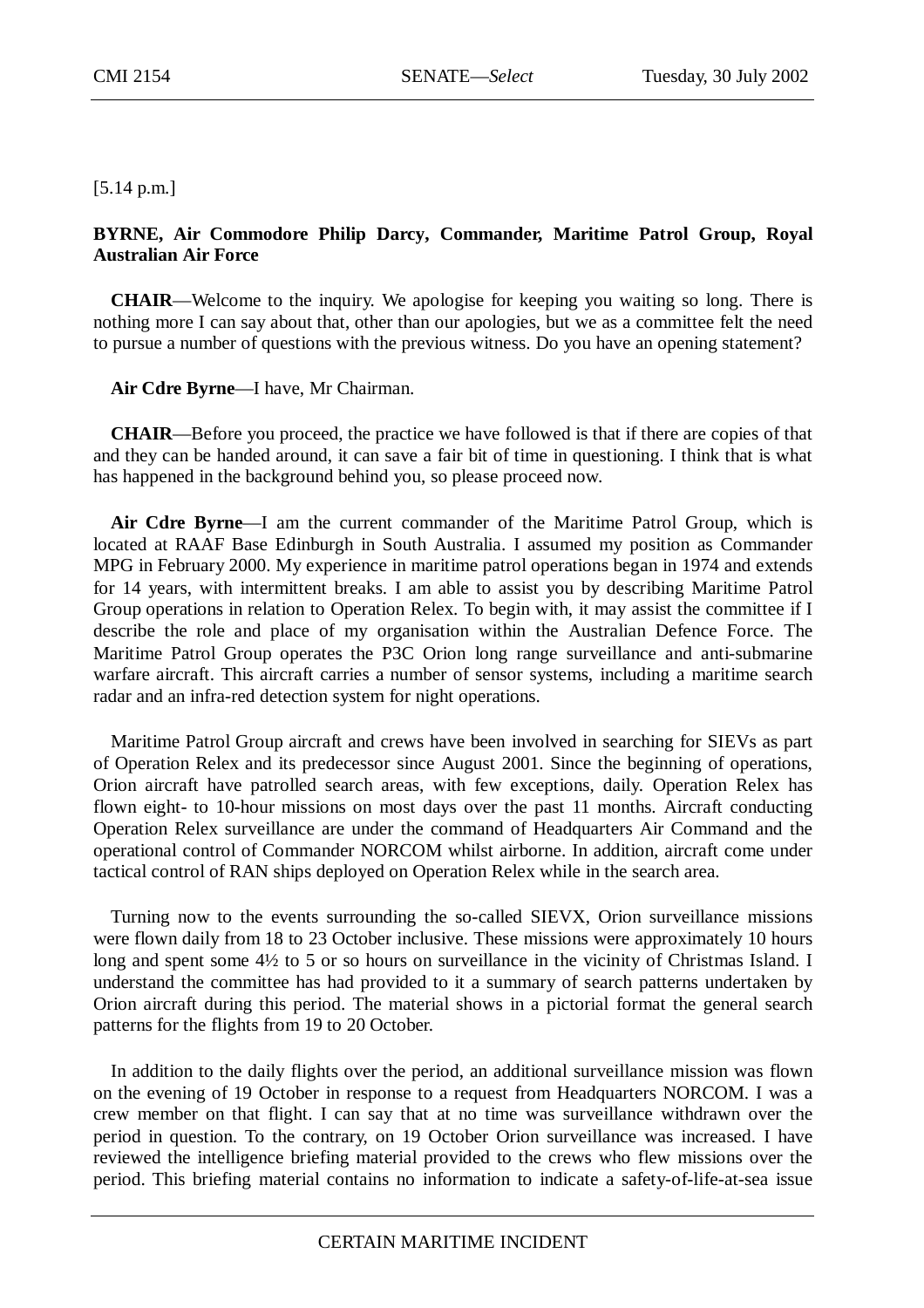before 23 October 2001. No distress signals were received by any of the surveillance flights. Had a distress signal been received, we were in a position to respond immediately. Each surveillance aircraft was fitted with an air-sea rescue kit.

In summary, the men and women of the Maritime Patrol Group have been involved in daily surveillance flights since 28 August 2001, and have diligently and professionally undertaken their duties. I am proud of the way they have carried out their mission.

**CHAIR**—Thank you, Air Commodore. The *Australian* newspaper yesterday on page 5 carried a report headed 'Spy planes not told of boats' status', with a by-line of 'Cameron Stewart'. Are you aware of that report?

**Air Cdre Byrne**—I am.

**CHAIR**—Did you speak to Mr Stewart?

**Air Cdre Byrne**—He rang me last Friday.

**CHAIR**—Are you, therefore, the source that is quoted in this story?

**Air Cdre Byrne**—I told him that I could make no comment on the statement. I asked him if he would read me the statement that he was going to make. He read it to me. I said, 'I can make no comment except that "I do not disagree with anything that you have said."'

**CHAIR**—Which is to confirm what he read to you.

**Air Cdre Byrne**—That was all I said.

**CHAIR**—Which confirms what he read to you.

**Air Cdre Byrne**—I made that statement to him. I said, 'I can make no comment.' Yes—the answer is yes.

**CHAIR**—From what you were saying, though, you did not provide the original information to the reporter, Mr Stewart? He had that when he spoke to you?

**Air Cdre Byrne**—That is correct.

**CHAIR**—And he was seeking confirmation that what he had was—

**Air Cdre Byrne**—He was seeking further comment, and I gave him no comment except to confirm that I would not object to any of the information that he was going to state. Effectively, I was wanting to say that yes, I would be upholding the Maritime Patrol Group and defending them in Operation Relex.

**CHAIR**—Did he let you know how he obtained the information that he put to you?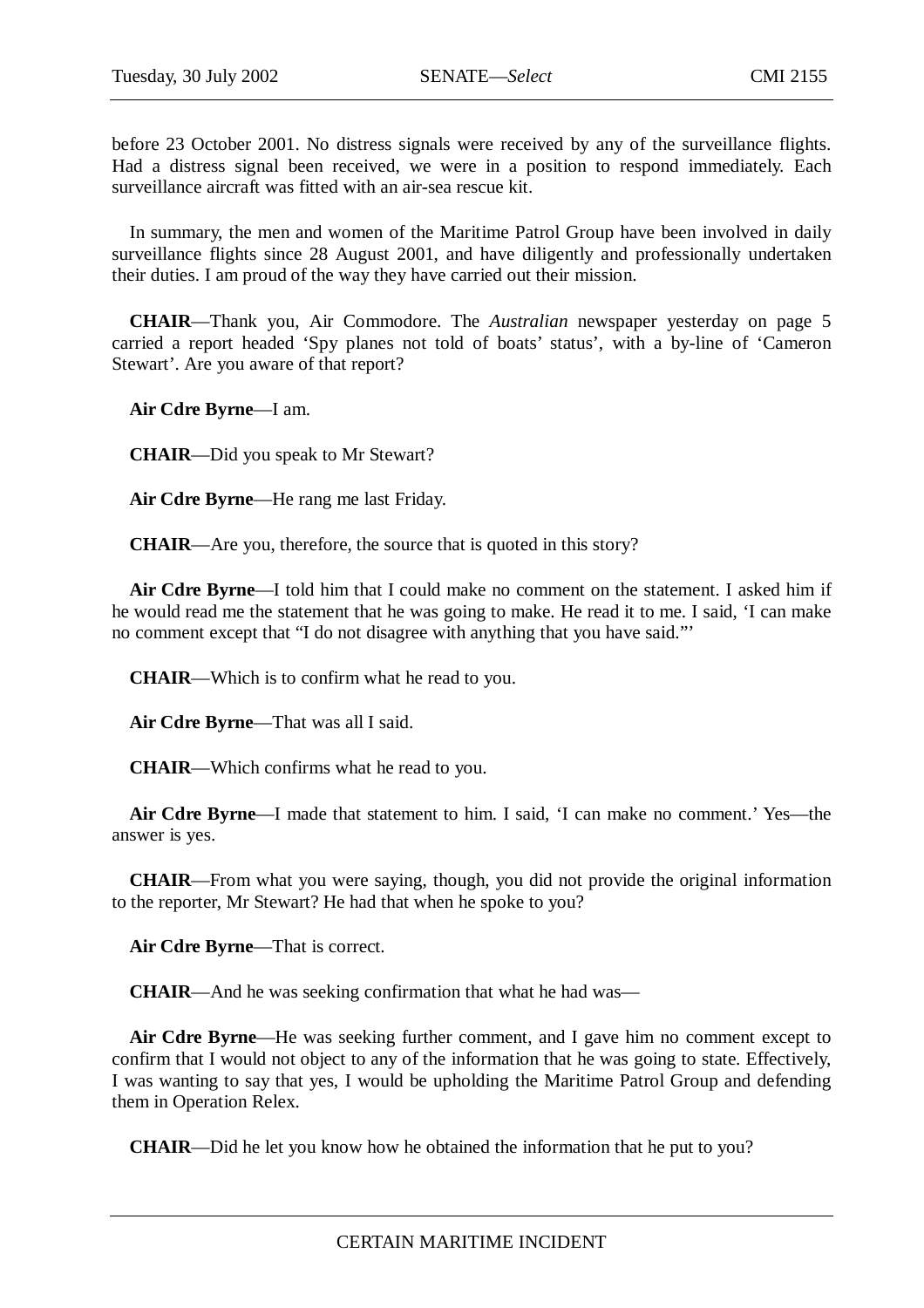**Air Cdre Byrne**—No.

**CHAIR**—Had you circulated your statement?

**Air Cdre Byrne**—No, I had not.

**CHAIR**—Do you have any idea how he would have obtained it?

**Air Cdre Byrne**—No, I do not.

**CHAIR**—Did you notify the minister's office of what you were going to say?

**Air Cdre Byrne**—I rang the Chief of Air Force's office, told him that I had been called by Cameron Stewart and told him that I had made that statement.

**CHAIR**—So this was after the event. I am going to how Cameron Stewart may have obtained the information about what you were going to say today before he rang you.

**Air Cdre Byrne**—Cameron Stewart had spoken with me about a month before and asked me simple questions. I had said to him—and I cannot remember exactly—that I expected that Maritime Patrol Group would in fact be part of the investigation at some stage.

**CHAIR**—But the point I am coming to is that the information he rang you with last Friday—

**Air Cdre Byrne**—I did not provide to him.

**CHAIR**—You did not provide him with that information?

**Air Cdre Byrne**—I did not provide it to him.

**CHAIR**—Who did you provide that information to?

**Air Cdre Byrne**—I provided no information. The only information I provided with regard to the investigation that we are part of today was to the task group that was headed up by Rear Admiral Gates.

**CHAIR**—So you provided the information to Rear Admiral Gates's task force.

**Air Cdre Byrne**—Correct.

**Senator JACINTA COLLINS**—Do you know if they provided that information to the minister's office?

**Air Cdre Byrne**—I am sorry, Senator; I do not know.

**CHAIR**—I may come back to this later or I may not—and I do not want to delay the proceedings—but can you refresh my memory about the current situation for officers of the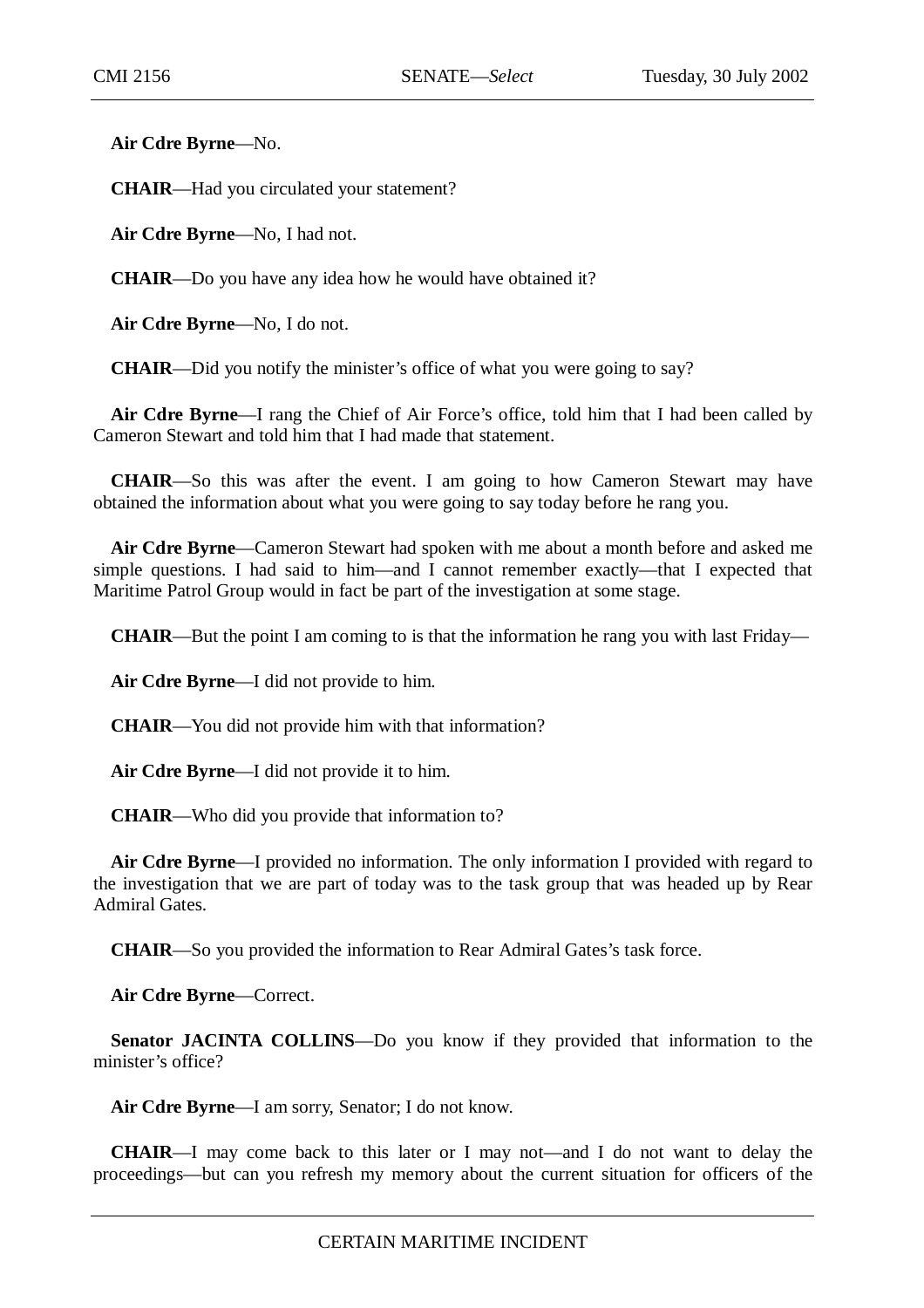Defence Force speaking to the media. We know, for example, during the period from August last year, I think it was, through to early this year, under the previous minister there was in effect an order which centralised comment through the minister's office. What is the current situation?

**Air Cdre Byrne**—Comments can only be made by officers with the rank of one star or higher. In the case of Air Force, that is Air Commodore.

**CHAIR**—When comments are made, are you required to notify anyone?

**Air Cdre Byrne**—Yes, I am.

**CHAIR**—Who are you required to notify?

**Air Cdre Byrne**—The Chief of Air Force. I cannot remember exactly; I have the piece of paper sitting beside me on my desk.

**CHAIR**—Is this who you notified after you had spoken to Mr Stewart?

**Air Cdre Byrne**—I could not get on to the Chief of Air Force, so I spoke to a group captain who runs his office.

**CHAIR**—In the expectation that a staff member in his office would notify him of your call.

**Air Cdre Byrne**—Yes, but I did speak with the Chief of Air Force yesterday, and he was aware of it.

**CHAIR**—That is after the event—after the press report appeared?

**Air Cdre Byrne**—Yes, but I notified the Chief of Air Force's office of the contact with the press when it occurred.

**CHAIR**—As I say, I may come back to this or I may not, but thank you for that.

**Senator FAULKNER—Air Commodore, when did you discover that you were going to be** offered up as a witness to the committee?

**Air Cdre Byrne**—I was overseas. I think it would have been about the same time as Colonel Gallagher, who was brought before the committee on 11 July—my birthday—and I was overseas at the time.

**Senator FAULKNER**—Happy birthday for that day.

**Air Cdre Byrne**—Thank you, Senator.

**CHAIR**—It was perhaps not the present you were looking for on that day!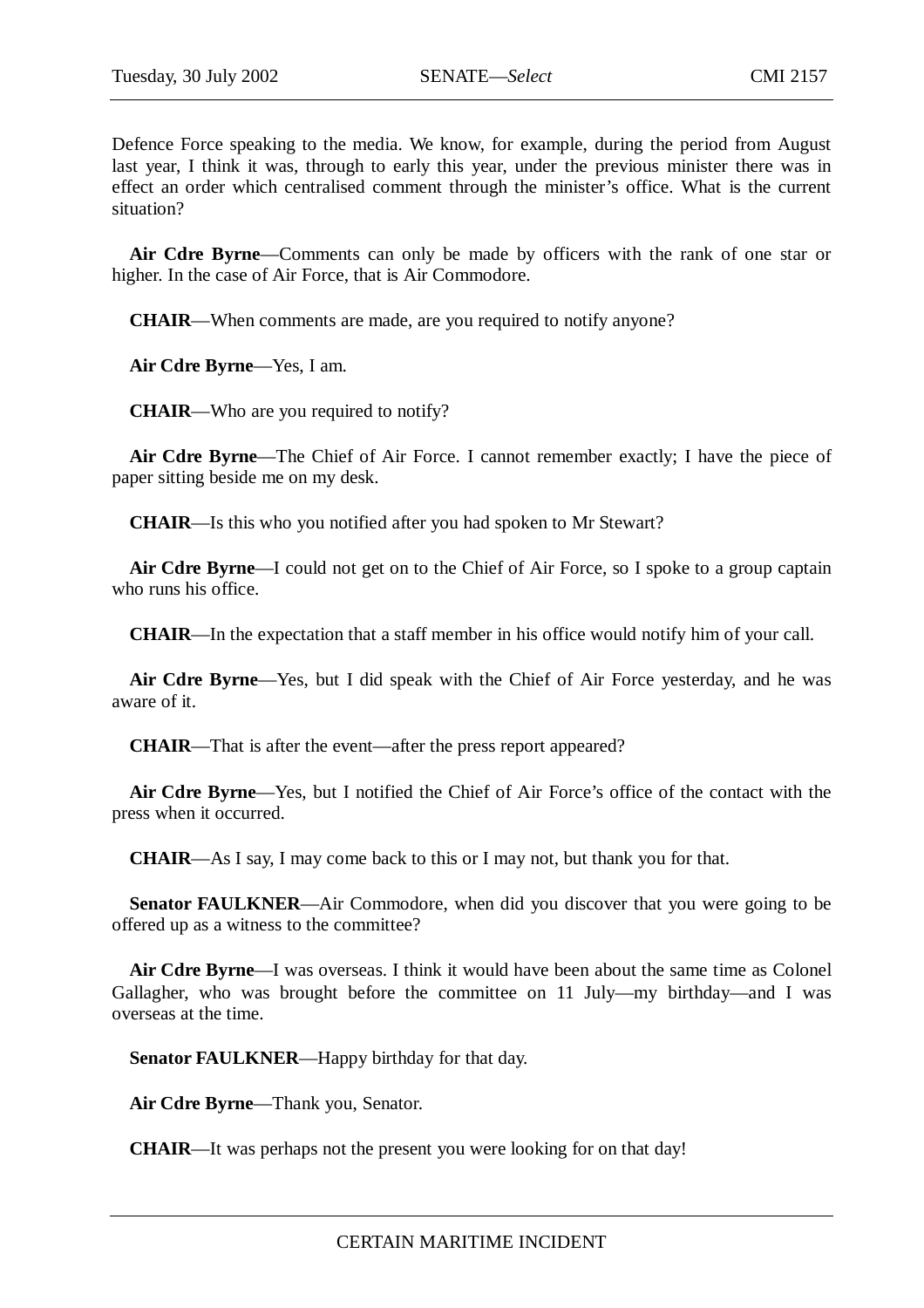**Air Cdre Byrne**—I feel proud to be here.

**CHAIR**—We will not exploit the opportunity of having you under oath to ask you how old you are. We will pass immediately to the next question.

**Senator FAULKNER—I** could comment that, if that was on your birthday and your birthday was on 11 July, you had a little more notice than Colonel Gallagher had, because his appearance followed quickly after your birthdate, as you would appreciate. In terms of your appearance, where did that indication to you come from?

**Air Cdre Byrne**—It was passed to me by telephone. I was flying with my crews in a major exercise in Hawaii. I landed one day, and it was passed to me.

**Senator FAULKNER**—Who passed it to you?

**Air Cdre Byrne**—I cannot remember.

**Senator FAULKNER—Was the indication that this was the suggestion of the minister or of** somebody else?

**Air Cdre Byrne**—The information that was passed to me was that I would be appearing before the Senate inquiry. I am sorry; I really have not got any further information. I assume that, if I have been told that I am appearing in front of an inquiry, I am appearing in front of an inquiry.

**Senator JACINTA COLLINS—You cannot recall the source of that request.** 

**Air Cdre Byrne**—No, Senator.

**Senator FAULKNER**—Did anyone inform you of what issues you might be canvassing or might be expected to canvass before the inquiry?

**Air Cdre Byrne**—Yes, I was provided with that information on my return to Australia.

**Senator FAULKNER**—Have you had the benefit of a discussion with Rear Admiral Gates about your evidence?

**Air Cdre Byrne**—I have not.

**Senator FAULKNER**—Are you aware that you are appearing today because the Minister for Defence has blocked the appearance of Rear Admiral Gates?

**Air Cdre Byrne**—No, I have no knowledge of that.

**Senator FAULKNER**—Thank you very much for that. I wondered if we could just turn the air commodore to some of the issues surrounding one element of this committee's work that has come about as a result of an expansion of the terms of reference, which I think was a very useful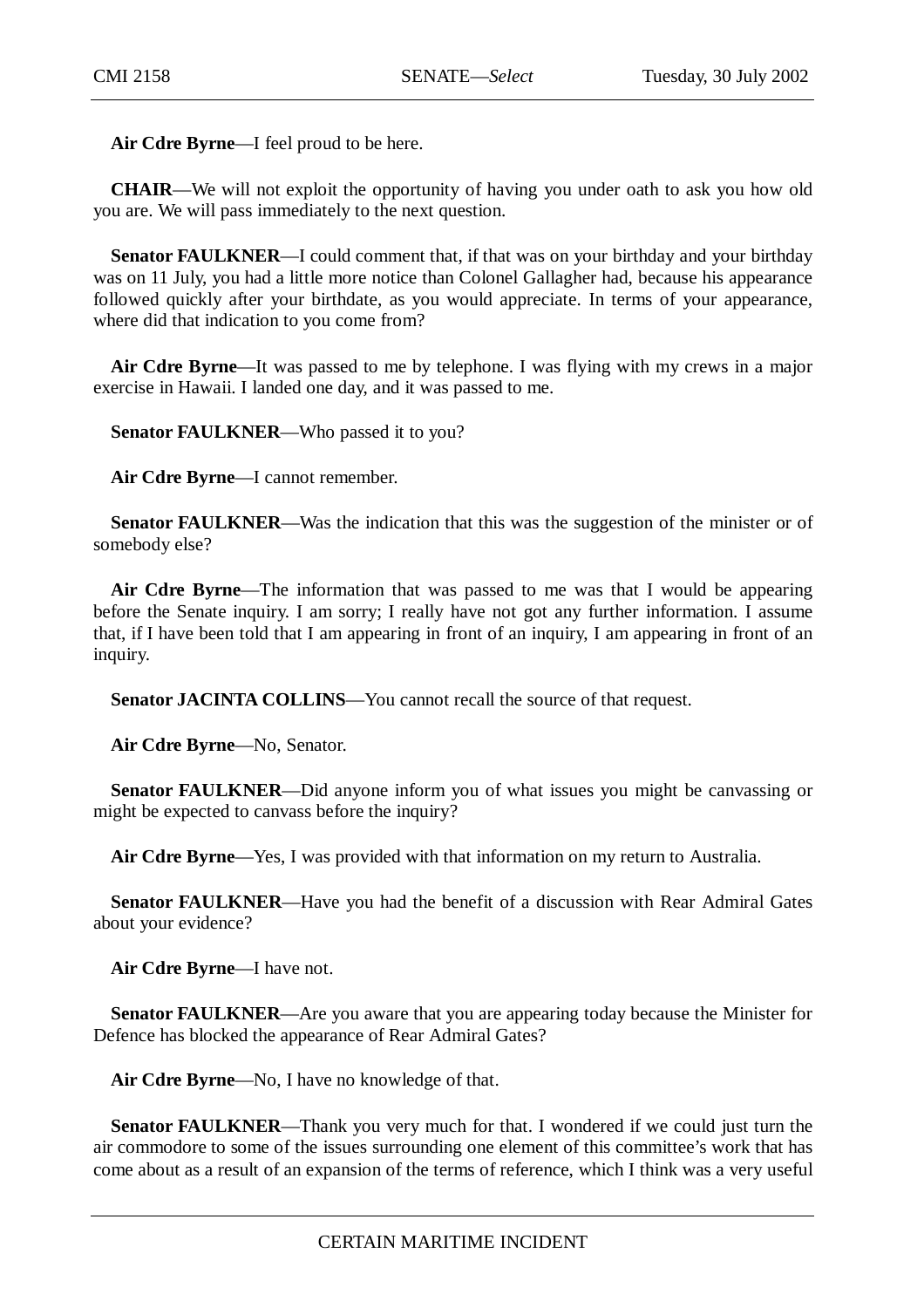decision that was made so we could examine in some detail the question of SIEVX. I wonder, first of all, if we could go to some of that evidence that Colonel Gallagher actually provided to us at the committee. I am interested, in a sense, in some of the interface between your role, responsibility and what you are able to provide for us and what Colonel Gallagher was able to tell us. I do not know if you have had the benefit of reading his evidence or not. You might share with us whether you have or not.

**Air Cdre Byrne**—I have read it, yes.

**Senator FAULKNER—Y**ou recall that Colonel Gallagher said to us, in relation to reports from ASTJIC, that they went to all those involved in operational work. I asked him some questions about that. Let me quote him to you. He said:

It goes to all people involved in conducting the operation, which would have been the ships at sea; the aircraft, or the squadrons that the aircraft belonged to; Headquarters Northern Command; and all four component commands—that is, naval, land, air and special operations. Information copies would have been forwarded to DIO, DSD and DIGO.

In relation to your own group, can I be clear that you received intelligence from ASTJIC?

**Air Cdre Byrne**—We did, Senator.

**Senator FAULKNER**—Is that direct? Do you receive that directly from ASTJIC?

**Air Cdre Byrne**—We do. We also receive intelligence reports from NORCOM.

**Senator FAULKNER—Are there any other sources of intelligence that go to your group?** 

**Air Cdre Byrne**—Not that I know of, but I can take that question on notice. I do not want to say that we do not if we do.

**Senator FAULKNER—Fair** enough. But generally it is ASTJIC mainly but also NORCOM—is that right?

**Air Cdre Byrne**—ASTJIC and NORCOM, yes.

**Senator FAULKNER—In relation to the suspected illegal entry vessels, can you say to the** committee whether this intelligence, in the broad, tended to outline when possible SIEVs might be departing from Indonesia or other countries?

**Air Cdre Byrne**—The reports, on a daily basis, were providing indications of possible departures.

**Senator FAULKNER—Can** you say in relation to SIEVX what sort of intelligence your group received?

**Air Cdre Byrne**—Yes, I can.

**Senator FAULKNER—Could you share that with us, please?**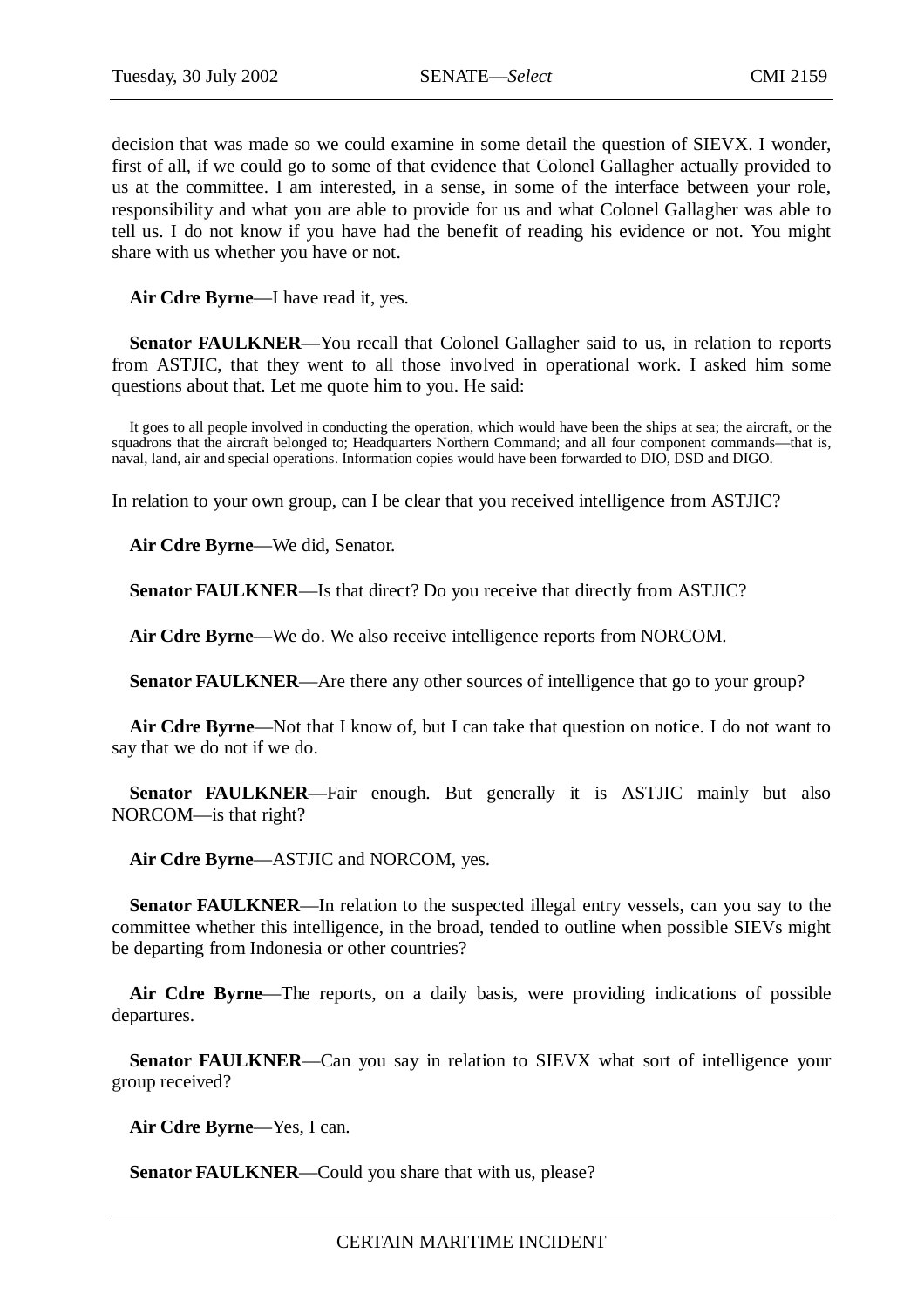**Air Cdre Byrne**—The term 'SIEVX' is one that has been used only in the last few months.

**Senator FAULKNER—If** I can interrupt, I do appreciate that that is the point and I do understand that this would not have been terminology that would have been used at the time. But, for ease of our speaking about this, it is probably valuable if we just use that terminology. I do appreciate the point you make and I know all the committee members do.

**Air Cdre Byrne**—Certainly, Senator. From the information that we derived from reports that were provided by NORCOM and ASTJIC, and which were subsequently provided as intelligence summaries for crews who were flying, the first mention of a small and overcrowded vessel—which is my hint that it is the vessel now known as SIEVX—was mentioned in a 92 Wing intelligence summary for 21 October. That would have been based upon ASTJIC and NORCOM intelligence reports from 20 October noting that the intelligence summary for the crews who were flying on the 21st were put together to brief the crews at or about midnight of the 21st.

**Senator FAULKNER—So** you did not receive any reports of 18 October? They did not come through?

**Air Cdre Byrne**—There were no reports on 18 October that specifically identified the boat that we now refer to as SIEVX. In my investigations I have tried to link it with SIEVX being small and overcrowded, and the first indication of a small and overcrowded vessel in a NORCOM and ASTJIC 'in sum' was the 20th, which was subsequently briefed to the crews at about midnight of that night, which was for the flight of the 21st.

**Senator FAULKNER—I** appreciate and acknowledge the point you make about a small and overcrowded boat. I understand that qualification. Is there anything in relation to an in sum on 18 October or that emanated from ASTJIC or NORCOM on 18 October—and it may not have been received by you on 18 October—that could possibly have been SIEVX? In other words, it did not necessarily have that characteristic of 'small and overcrowded' that we have just been talking about?

**Air Cdre Byrne**—Not to my knowledge.

**Senator FAULKNER—So** you are quite clear that the first report was the report of 20 October and that it was received by your group on 21 October?

**Air Cdre Byrne**—No, it was received by my group on the same day, on the 20th, and it was used to put together a briefing for the crew that was going to be briefed about midnight of that day.

**Senator FAULKNER**—Are you able to be more precise in relation to those timings on the 20th—in other words, when it was actually received?

**Air Cdre Byrne**—I would have to take it on notice. I am pretty certain that we would keep that information. In fact, my staff could try to get that information now.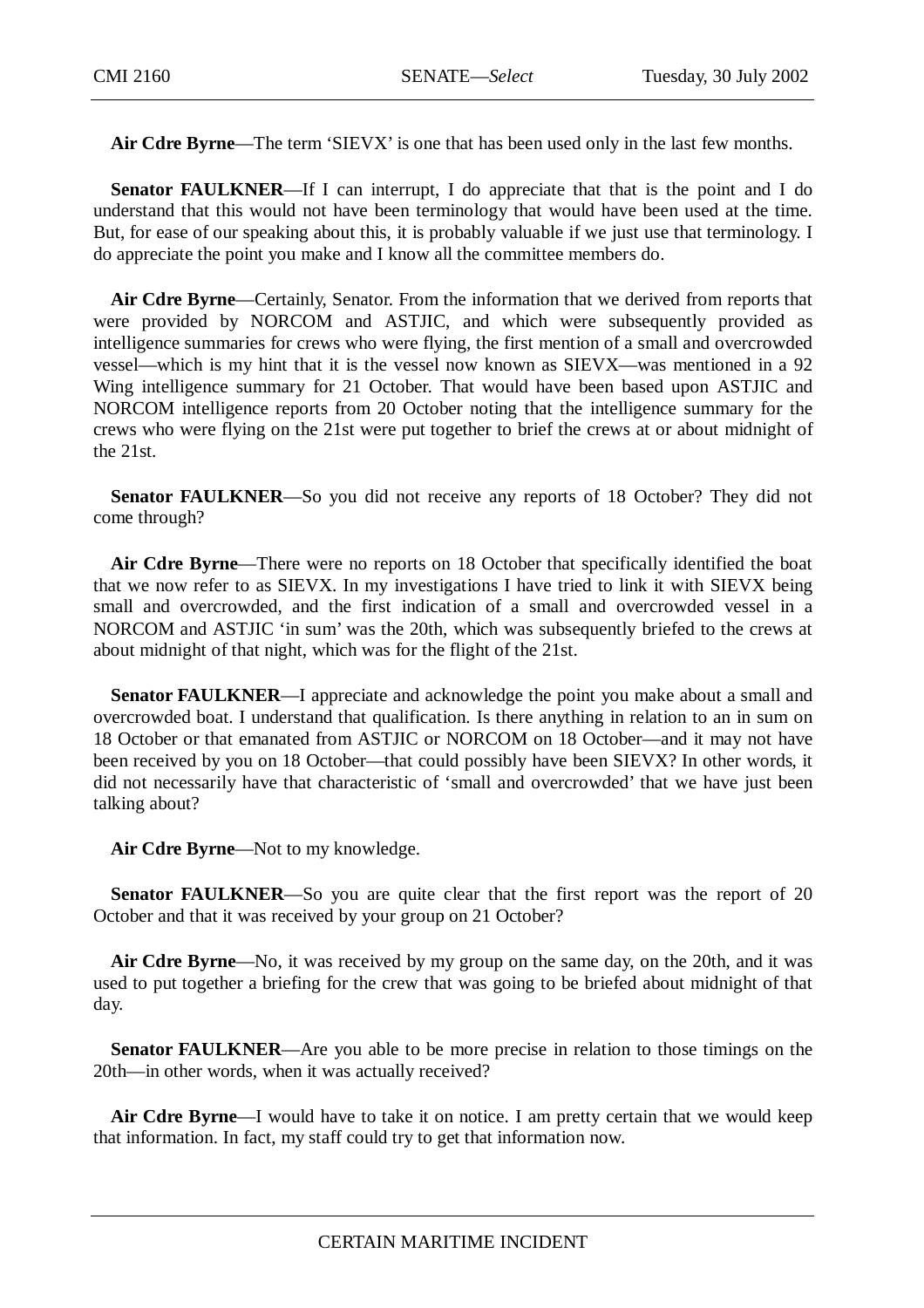**Senator FAULKNER**—If you do not mind taking it on notice, that would be helpful. But the point you are making is that the tasking that resulted from this report—those flights—took place on 21 October?

**Air Cdre Byrne**—Correct.

**Senator FAULKNER—Can** you say to us in the broad—you are dealing very much with laypeople here, of course—how much you rely on these intelligence reports for the sort of surveillance work that you are doing; how important are they?

**Air Cdre Byrne**—It depends. They are important if they lead us to search an area in a particular way. In the absence of the reports, we will still search the area as best we can. However, if we have queuing information that might lead us to search in one particular area first, then they might become important.

**Senator FAULKNER—How much notice is taken of this sort of intelligence material?** 

**Air Cdre Byrne**—Crews will generally be very aware of the possibility of one or two SIEVs in the area. I shall not say that they try harder, but perhaps crew members will be a little more diligent in their duties. It is a natural reaction if you are expecting two in the area.

**Senator FAULKNER**—Are you able to tell us how much signals intelligence, human intelligence and imagery are used in the tasking of aircraft?

**Air Cdre Byrne**—Senator, I cannot; I do not know.

**Senator FAULKNER—You are just not in a position to make that sort of assessment?** 

**Air Cdre Byrne**—No.

**Senator FAULKNER—Are you able to make an assessment generally about how important** those different types of inputs are?

**Air Cdre Byrne**—As an officer with 32 years experience, I have worked in various positions that would give me a view as to how important they may be, but I would prefer not to discuss that in this open fora.

**Senator FAULKNER**—I am not going to individual intelligence reports here; I am just trying to get a broad understanding—I think it is useful to the committee—of the relative weights you might apply to some of this sort of information, particularly in relation to the sorts of reports that you have coming through from ASTJIC and NORCOM. But if you are unable to assist us, so be it.

**Air Cdre Byrne**—It is really not my area of expertise, and I just point you in the direction of the intelligence experts; that is their job. I am an expert on maritime surveillance; I am a user of their information.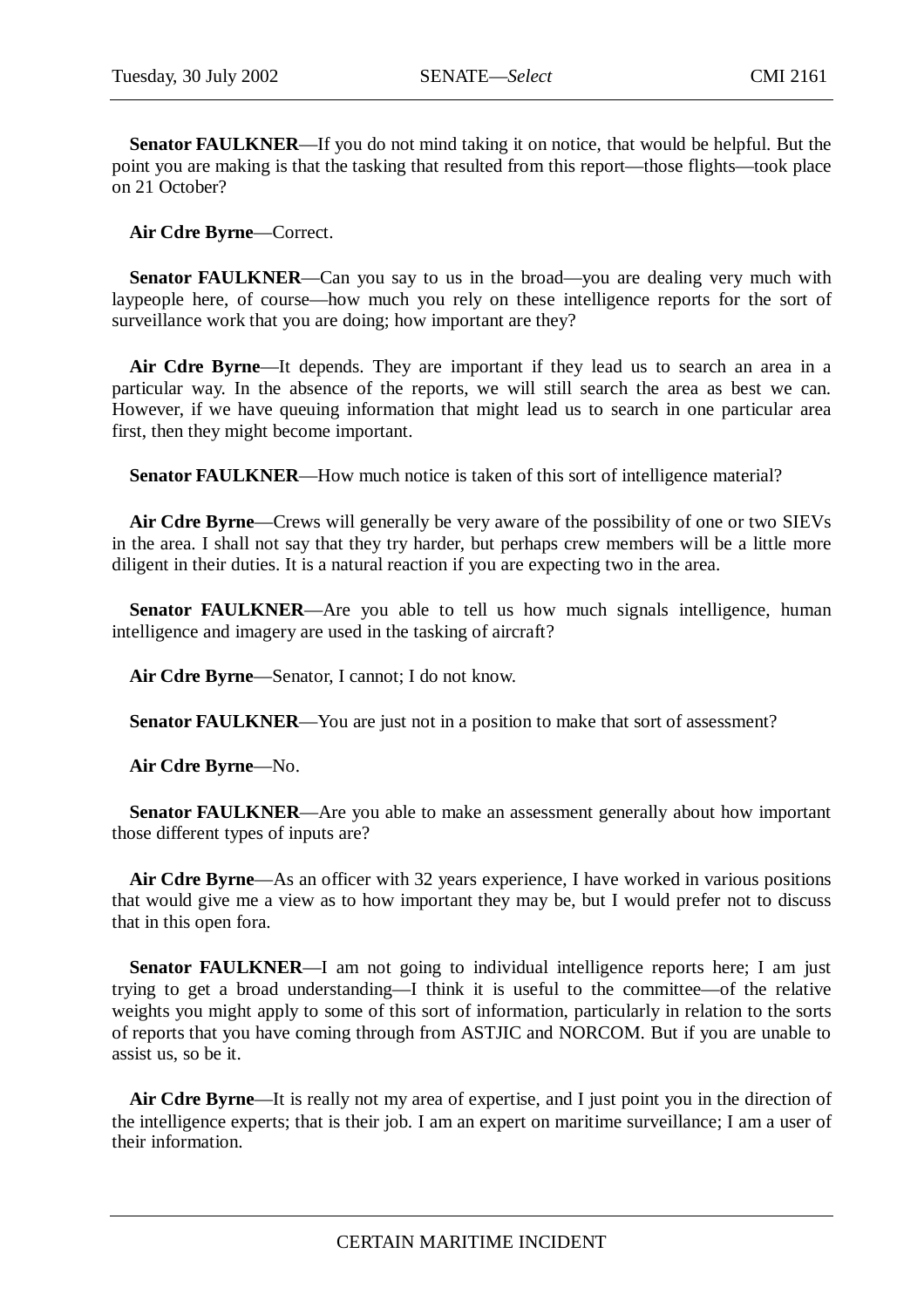**Senator FAULKNER**—Yes, and that is the point I am trying to come to. Obviously, I appreciate that you are neither a collector nor an analyser of this material. I do understand that. But, as you say, you use that information in your role in surveillance. It is that interface that I am interested in. What about information from radio beacons? Is that used as intelligence to tasking of surveillance aircraft?

**Air Cdre Byrne**—Not in this case, although we do have the ability to pick up radio beacons. To my knowledge, no intelligence from a radio beacon has been pertinent to Operation Relex over the last 11 months.

**Senator FAULKNER**—Fair enough. I wondered about that—maybe even from beacons used on Indonesian fishing boats, for example.

**Air Cdre Byrne**—I can say that Indonesian fishing boats do, on occasion, discuss between themselves on a radio frequency.

**Senator FAULKNER**—Yes. I think we are aware that these are used increasingly on Indonesian craft. This might be due, in part, to a Canadian aid program, as far as I understand. I am wondering whether they provide useful information to surveillance aircraft. I am thinking here of the EPIRB beacons. What do you call those beacons?

**Air Cdre Byrne**—Emergency personnel locator beacons. We have the ability to pick them up.

**Senator FAULKNER**—Yes. I just wondered whether there was any particular role for SOLAS situations.

**Air Cdre Byrne**—Absolutely. And had an emergency personnel locator beacon been triggered, we would have picked it up immediately, had we been within range of that beacon.

**Senator FAULKNER**—That sort of SOLAS related information, if there were any, would be passed on to aircraft, obviously.

**Air Cdre Byrne**—Yes.

**Senator FAULKNER**—But in terms of Operation Relex, that has not been used effectively, I think you were saying.

Air Cdre Byrne—We monitor those emergency frequencies, including EPIRB frequencies, whenever we get airborne.

**Senator FAULKNER**—Did your group ever receive phone calls about intelligence information in relation to the SIEVX vessel or the notorious people smuggler Abu Qussey? Do you get information in that sort of form when it comes through from ASTJIC and NORCOM? Reports that are no longer 'raw intelligence' may be the best way of describing it.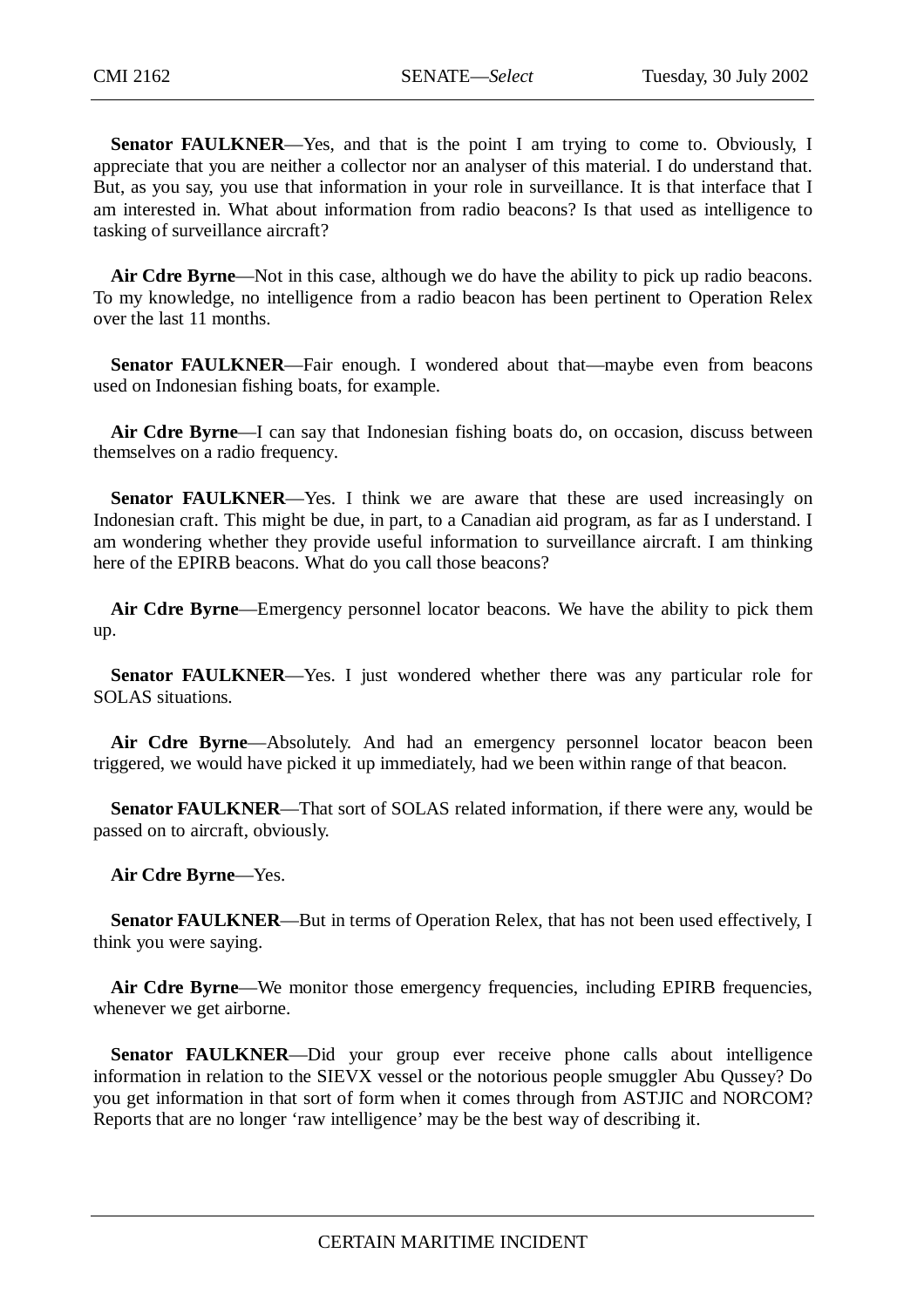**Air Cdre Byrne**—No, we do not. We receive processed intelligence from ASTJIC and NORCOM.

**Senator FAULKNER—Do** you receive only processed intelligence?

**Air Cdre Byrne**—That is my understanding but I could clarify that with my intelligence officers, if you so desire.

**Senator FAULKNER**—No, I accept what you say. I am just trying to get a broad understanding at this stage of how the group works. More specifically, could you tell us whether any directions were ever given to the patrol group to focus on a particular area in the period from 18 October 2001 to 22 October 2001?

**Air Cdre Byrne**—On 18 October, there was no direction. The search was undertaken as a creeping search from the south to the north. On 19 October, it was the same: from the south to the north. For the second flight of 19 October, which was the night flight put on to take the place of *Arunta*'s helicopter, which was unserviceable, we were advised to search the southern areas—south-west first, then south-east, then north-west, then north-east, in that order. So the priorities for the second flight were south-west, then south-east, then north-west, then northeast. On the flight of 20 October, I believe it was south-west, then north-west, then north-east, then south-east, in that order.

**Senator FAULKNER**—And who gives those directions, Air Commodore?

**Air Cdre Byrne**—They are given by the ship on joining with the ship. The aircraft receives initial instructions via a tasking message. When it reaches the area, it joins with the ship, rings the ship up on radio and receives more detailed tasking from the ship.

**Senator FAULKNER—In** the case of the second flight on 19 October, the relevant ship was the *Arunta*?

**Air Cdre Byrne**—It was, Senator.

**Senator FAULKNER**—Is that also the case in relation to the 28th; is it also the *Arunta*?

**Air Cdre Byrne**—I believe so.

**Senator FAULKNER—I** have just noticed a number of references to the unserviceability of the *Arunta*'s helicopter, which I absolutely accept. I would have thought that the P3 Orions would have had a vaster range than the helicopter off *Arunta*; there would be no comparison, would there?

**Air Cdre Byrne**—In what sense, Senator? We carry more fuel. We go further.

**Senator FAULKNER—And you go a lot quicker?**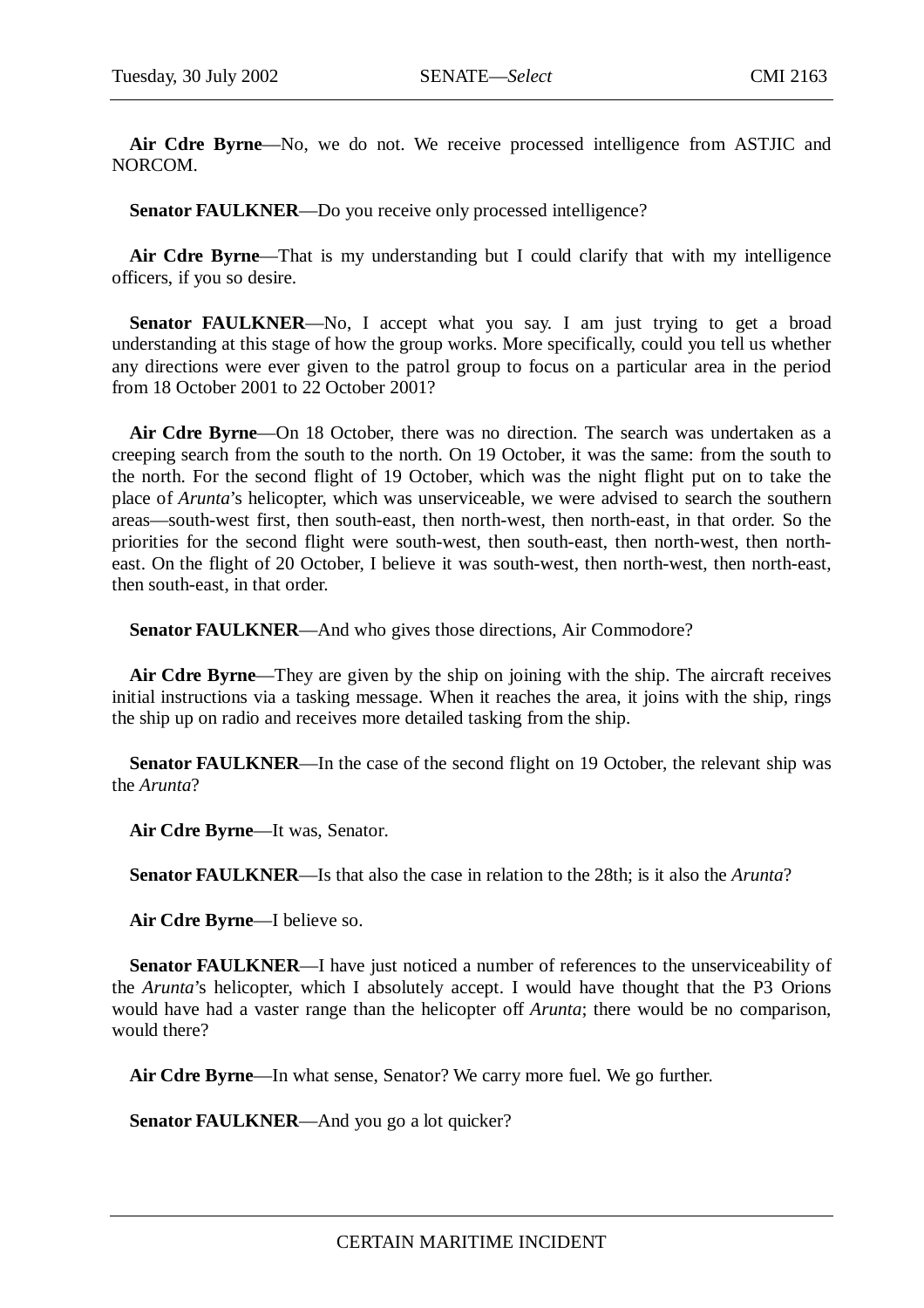**Air Cdre Byrne**—We go quicker. I think we have a more powerful radar, and there are some other capability differences in other sensors.

**Senator FAULKNER**—Yes. In official capability.

**Air Cdre Byrne**—We are a bigger aircraft.

**Senator FAULKNER**—A bigger and better operation.

**Air Cdre Byrne**—And more capable in certain areas.

**Senator FAULKNER—What I am interested in understanding is how significant an** operational impact the loss of the *Arunta*'s helicopter had. You may not be able to assist us in that.

**Air Cdre Byrne**—I think the loss of a helicopter is a significant loss in a surveillance operation. Helicopters are not as capable as a P3 for the reasons we have discussed but they are not incapable. They are still very capable platforms.

**Senator JACINTA COLLINS**—So, in terms of the surveillance powers that we have been provided so far, are we only seeing part of the picture? Do we also need to look at the ship's helicopter surveillance as well, other than on this one occasion when the P3 replaced the *Arunta*'s helicopter?

**Air Cdre Byrne**—Perhaps, Senator. My understanding is that the ship's helicopter would search the southern part of the area in the p.m. hours.

**Senator JACINTA COLLINS—In the evening hours?** 

**Air Cdre Byrne**—In the afternoon hours. Most of the Orion surveillance flights were carried out in the morning hours. The helicopter carried out a surveillance flight in the evening hours but, of course, that surveillance flight would have been limited to the southern reaches of the area because of the limitations in range and endurance of the helicopter.

**Senator FAULKNER**—So the direct tasking in relation to those 'sectors'—is that the correct terminology: south-west, north-west, north-east, south-east sectors?

**Air Cdre Byrne**—That will do.

**Senator FAULKNER**—Tell me if there is better terminology. That comes from HMAS *Arunta*?

**Air Cdre Byrne**—It does.

**Senator FAULKNER—Do** you know if it comes originally from NORCOM or elsewhere?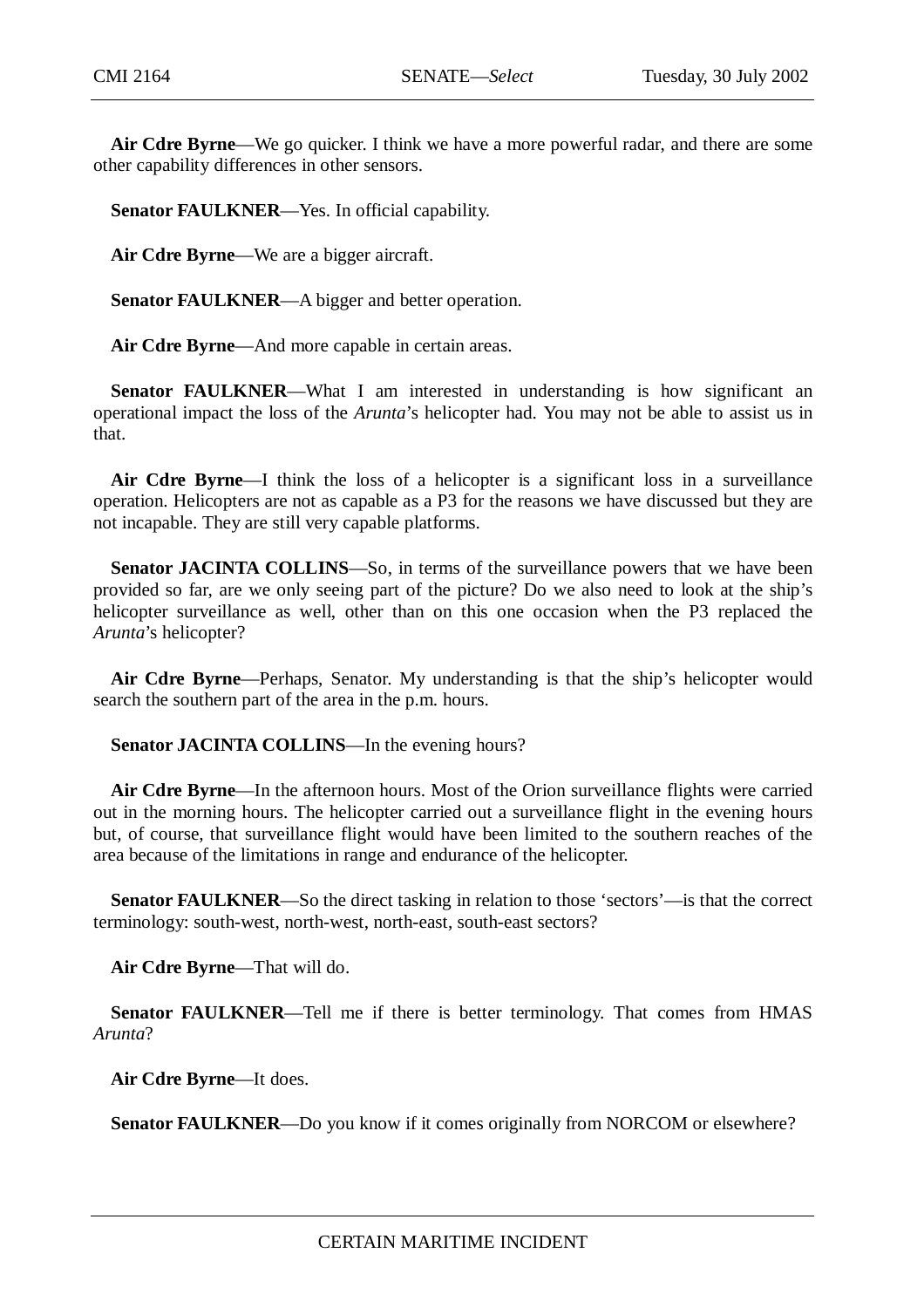**Air Cdre Byrne**—I suspect that it is the Captain of HMAS *Arunta* in consultation with the Commander of NORCOM or his staff who make that judgment.

**Senator FAULKNER—When** you receive such tasking, is there any difference between tasking for surveillance for interception or some other function or a safety of life at sea situation?

**Air Cdre Byrne**—Very much so.

**Senator FAULKNER—Could you explain the detail of that for us?** 

**Air Cdre Byrne**—The methods of surveillance that were being used in Operation Relex were primarily radar, as a prime sensor, and visual, as a secondary sensor. If a safety of life at sea incident is at hand, the prime sensor would be that which one would expect had a best chance of detecting the person, persons or vessel at risk. For example, if the safety of life at sea incident is to look for a ship, the prime sensor may well still be radar; if it is to look for someone in the water who has an EPIRB beacon, it would be a beacon search, not a radar search; if it is for somebody in the water who does not have a beacon, it would be a visual search and it would be restricted to, one hopes, an accurate datum of the last known position and it would have very close track spacing.

**Senator FAULKNER—Were there any differences in the surveillance that takes place over** the period that we are talking about—18 October to 22 October 2001—in relation to that type of surveillance?

**Air Cdre Byrne**—None whatsoever—and logically so, because there was no safety of life at sea situation known at that time.

**Senator FAULKNER**—In relation to the information that comes through the ASTJIC for the tasking of your group on 21 October, are you able to provide any more detail specifically about the nature of that intelligence reporting or tasking? Can you assist us any more with that?

**Air Cdre Byrne**—As I have made a small note here, on the 21st a report mentioned the possibility of a small and overcrowded vessel. It reported that the vessel had left the west coast of Java. No, I tell a lie. I think that was the only vessel that they were searching for on that day. The reason I mentioned that is that there had been two vessels that we had been searching for on the previous two days, but we had found one of them on the 19th.

**Senator FAULKNER—So** really the only intelligence report goes to the possibility of a small and overcrowded vessel?

**Air Cdre Byrne**—Correct.

**Senator FAULKNER—Not to the point of departure or anything like that?** 

**Air Cdre Byrne**—I would have to check whether the intelligence report does in fact give a point of departure or a possible point of departure. I have not got that—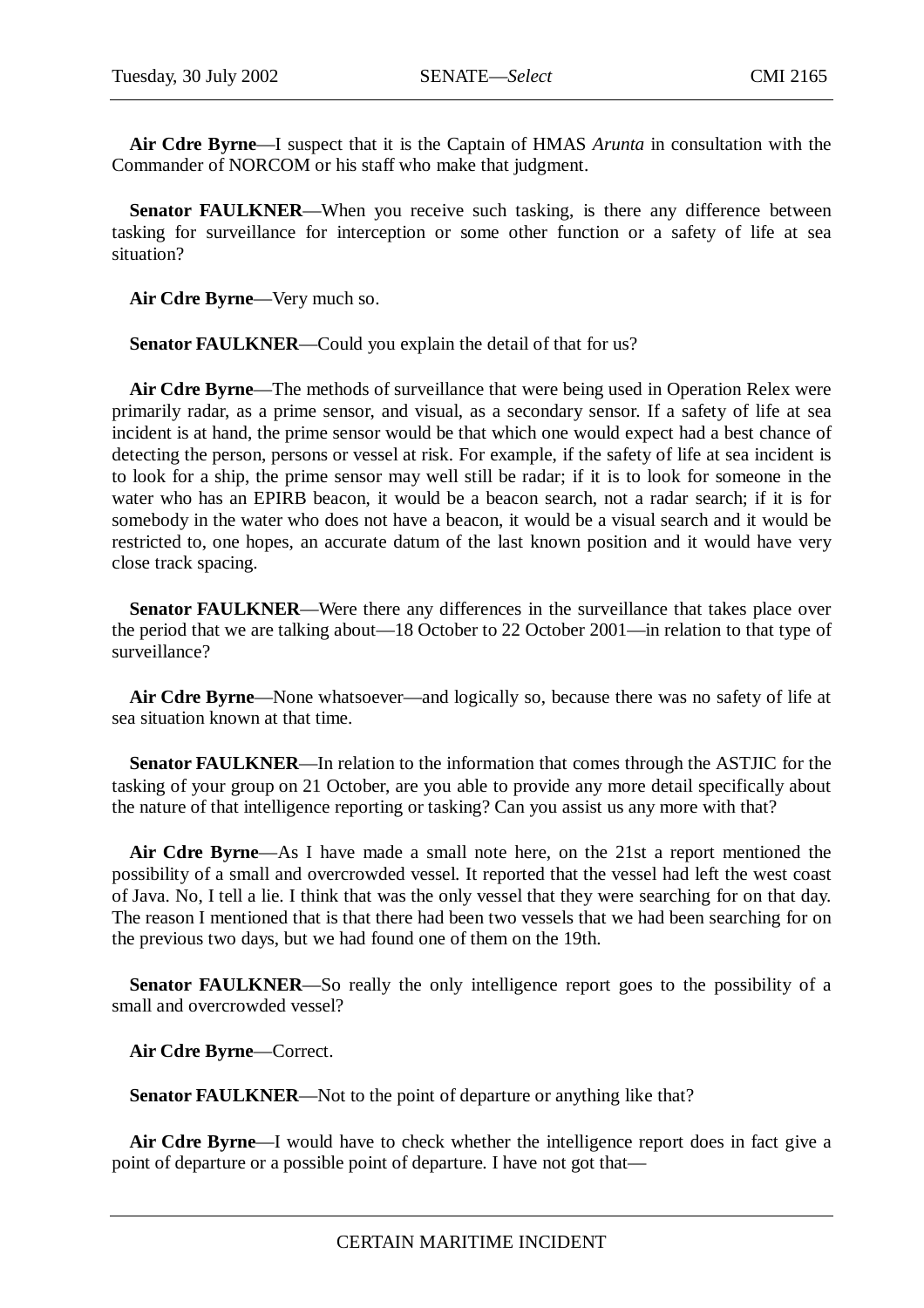**Senator FAULKNER**—Yes, a possible point of departure or any other elements that might assist the surveillance operation.

**Air Cdre Byrne**—All we have got in the report is that the vessel had left the west coast of Java.

**Senator FAULKNER—So there are two elements: a vessel had left the west coast of Java,** and it was small and overcrowded. Is that it in a nutshell?

**Air Cdre Byrne**—That is it.

**Senator FAULKNER**—Is there any date in relation to when it leaves the west coast of Java? Is there any time or—

**Air Cdre Byrne**—No. None whatsoever.

**Senator FAULKNER**—Was it the practice of the P3 Orion surveillance groups to take photographs of SIEVs when they were spotted?

**Air Cdre Byrne**—Yes, it was.

**Senator FAULKNER**—What form are those photographs in?

**Air Cdre Byrne**—Generally they are taken as wet film. Recently we have been taking digital film.

**Senator FAULKNER—We have received evidence that there were no photographs taken of** SIEVX, but I think I should ask you this just so you can confirm it for the committee. Can you confirm that that is the case?

**Air Cdre Byrne**—That is the case.

**Senator FAULKNER**—What sort of knowledge did the Maritime Patrol Group actually have—I assume it is quite detailed—of the Royal Australian Navy vessels that were in the area?

**Air Cdre Byrne**—Total knowledge.

**Senator FAULKNER**—Does that include submarines?

**Air Cdre Byrne**—No, it does not.

**Senator FAULKNER**—So, all surface vessels?

**Air Cdre Byrne**—Correct.

**Senator FAULKNER—Would you know, in this case, whether there was any Royal** Australian Navy submarine activity in that broad area?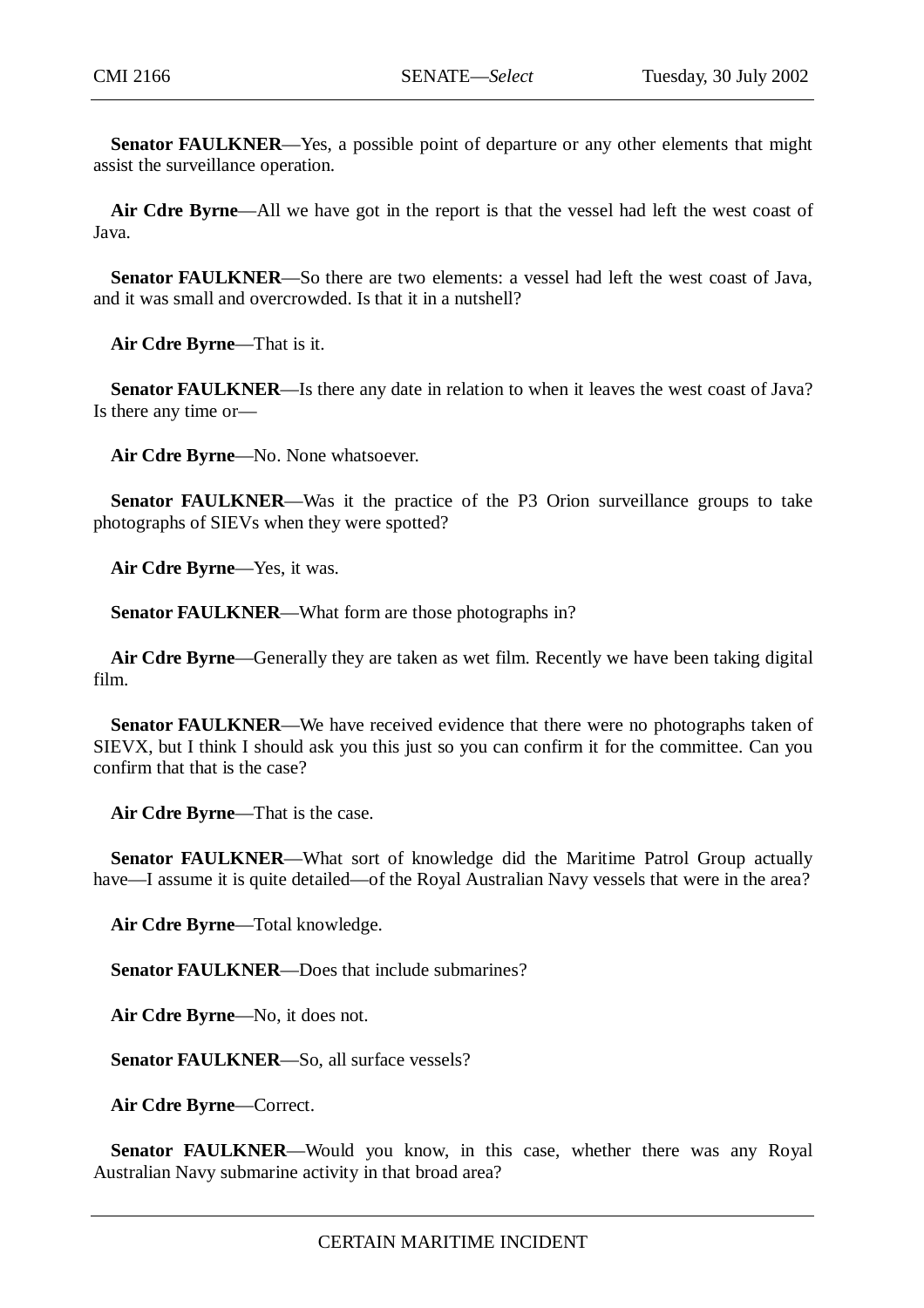**Air Cdre Byrne**—I do not know whether there were any submarines there.

**CHAIR**—You do know that there were no submarines on the surface?

**Air Cdre Byrne**—I do know that there were no submarines on the surface.

**Senator JACINTA COLLINS**—You saw no submarines on the surface?

**Air Cdre Byrne**—We did not detect any submarines on the surface.

**Senator FAULKNER**—Did the Maritime Patrol Group have any interaction at all with the People Smuggling Task Force?

**Air Cdre Byrne**—No.

**Senator FAULKNER—I** assume the answer to this is no, but I want to be clear here: you would not be receiving any direction regarding surveillance matters from the People Smuggling Task Force?

**Air Cdre Byrne**—No.

**Senator FAULKNER**—Because you were only receiving these from either ASTJIC or NORCOM?

**Air Cdre Byrne**—Correct.

**Senator FAULKNER—You may not be able to assist us here. When we read the task force** notes, for example on 21 October it says:

• Check Defence P3 is maintaining surveillance over Christmas Island.

On 22 October, it says:

SIEV 8

• Not spotted yet ...

that element of it. On 4 October, an unidentified

boat has been upgraded to possible arrival ... but no sighting as yet.

Those sorts of reports obviously originate with your group, don't they, or Coastwatch?

**Air Cdre Byrne**—No. The only reports that originate from my group are contact reports. If we find a SIEV—for example, we found SIEV6, then we reported SIEV6 both in the air—

**Senator FAULKNER**—So if you find nothing you report nothing?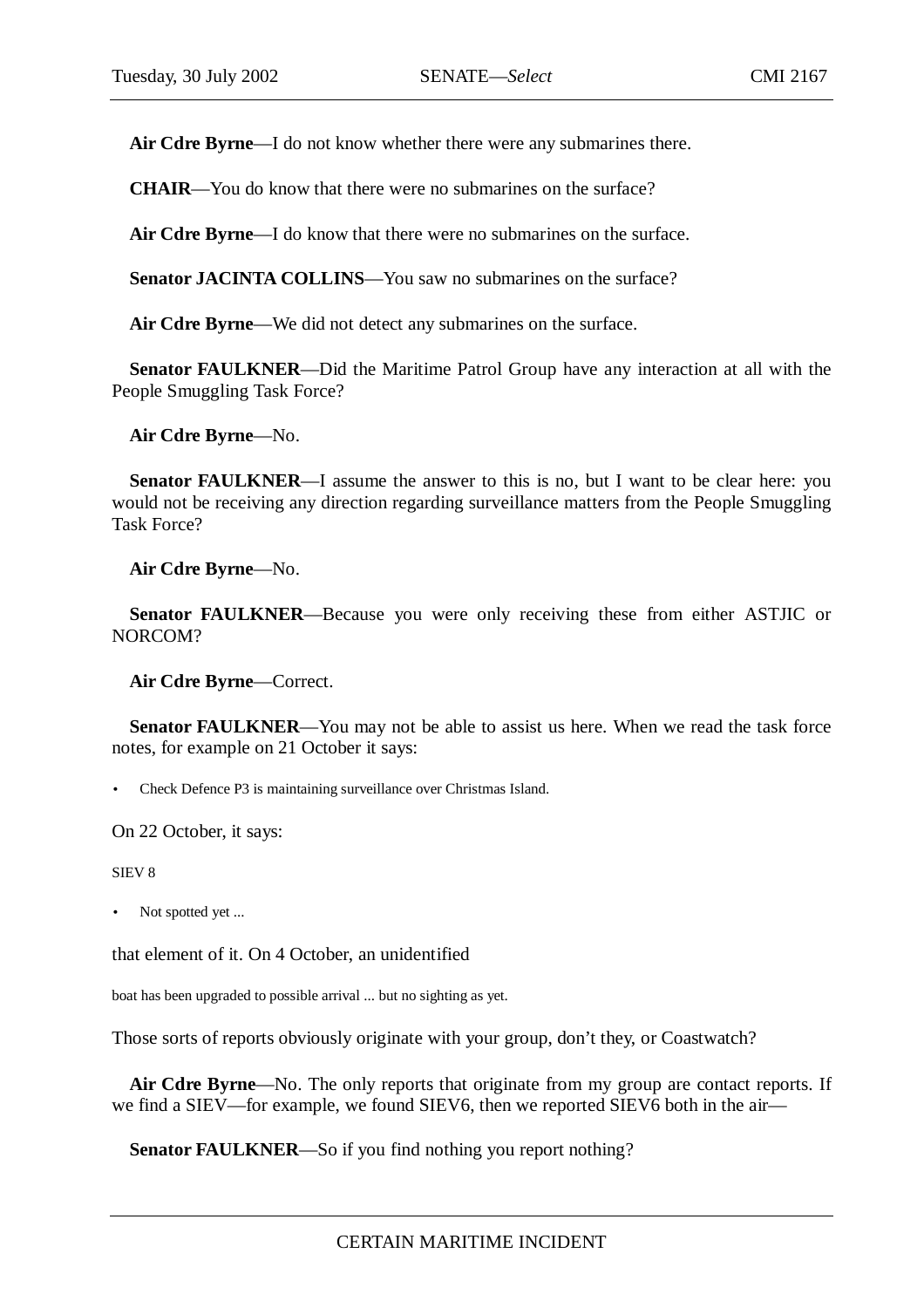**Air Cdre Byrne**—We report everything that we do find, and most sorties do find something—20 or 30 fishing vessels and merchant vessels—and they are reported.

**Senator FAULKNER—Yes, but what you report is contacts?** 

**Air Cdre Byrne**—Correct.

**Senator FAULKNER**—Who do you report to?

**Air Cdre Byrne**—We report them, in the air, to the ship with whom we are working and we report them, once we have landed, to our operating control authority and a number of other agencies. The operating control authority then further distributes that report.

Senator FAULKNER—Are you aware of what those other agencies are?

**Air Cdre Byrne**—Not off the top of my head, but I could find out.

**Senator FAULKNER—I** would appreciate it if you would take that on notice. I suppose I am interested in who they are and—you might take this on notice too—the time delay that might be involved in those reports being disseminated. There is no urgency about that, but if you could I would appreciate it. Have you looked exhaustively at those contact reports for the period that we are speaking of—

**Air Cdre Byrne**—I certainly have.

**Senator FAULKNER**—18 October through 22 October?

**Air Cdre Byrne**—I have. I have looked at the post-flight reports for each of those sorties.

**Senator FAULKNER—What, if anything, can you say to us about them? You can say, I** assume, that there is no contact of anything remotely like SIEVX, can you?

**Air Cdre Byrne**—Yes, except for the contact on the 19th, which was SIEV6.

**Senator FAULKNER—You may or may not have seen it, but there has been some press** commentary—most recently I could point you to a *Dateline* program on SBS television. That reports survivors, in some instances, actually saying to camera—I do not know if you have seen this or not—that they saw a large ship or a number of large ships shining their lights on survivors. Some thought they were, in fact, naval vessels. There was even a suggestion at one stage, which has subsequently been found to have no substance, that it might have been a Royal Australian Naval vessel involved. Are you able to indicate to us in the assessment that you have made of the contacts in this period, particularly about the time when we now know SIEVX sank, whether such reports make any sense to you from the information you have had available to you?

**Air Cdre Byrne**—I have looked—quite obviously it was an important point.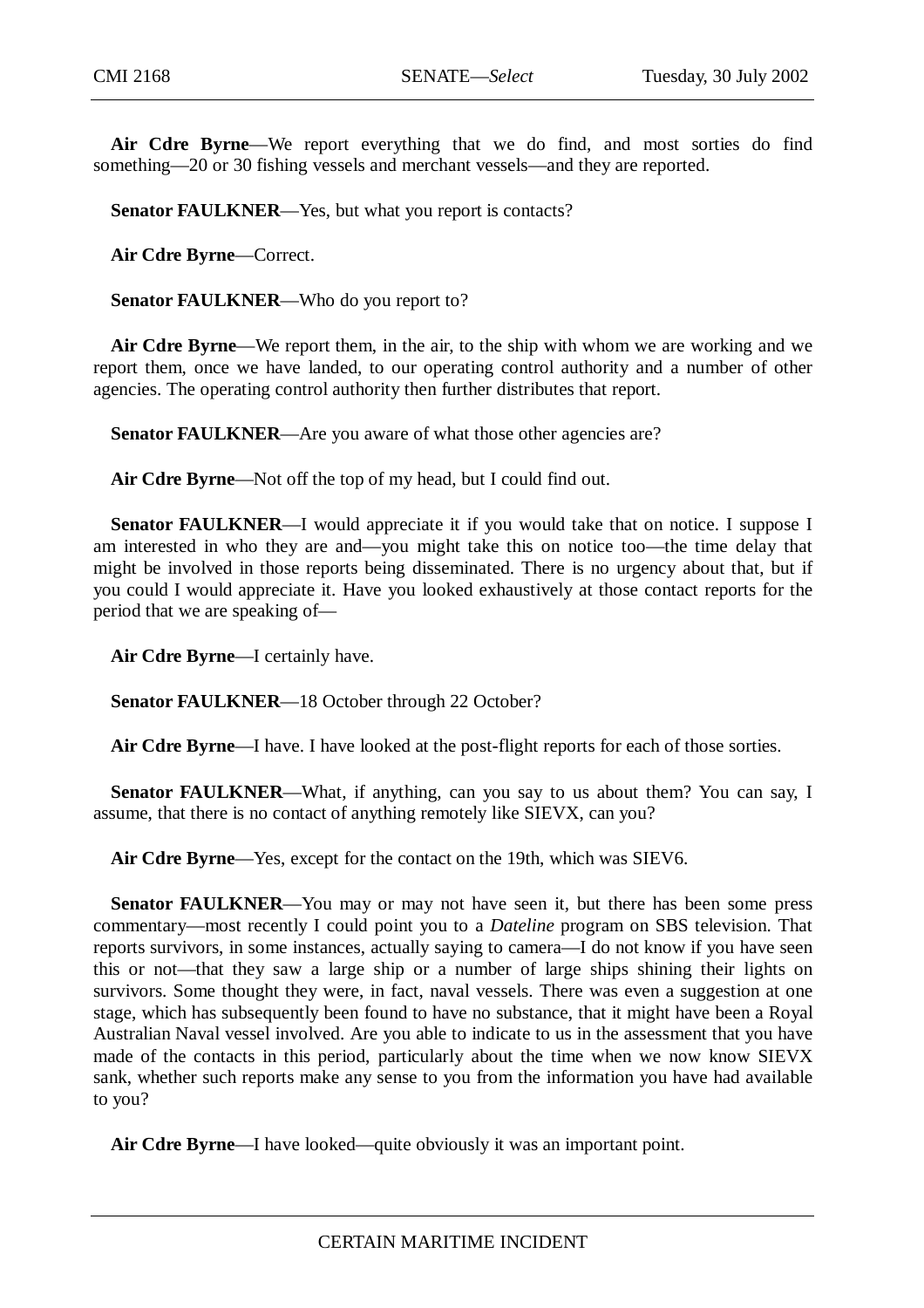**Senator FAULKNER**—You have looked for that specifically?

**Air Cdre Byrne**—I did. I tried to make some sense out of it and I could not. If you look at—I think you have got the material—the radar contacts from the flights of the morning of the 19th and the 20th, they do not shed too much light on concentrations of ships, particularly merchant ships, in the vicinity of that latitude and longitude that was mentioned on the *Dateline* program.

**Senator FAULKNER**—I think the key element here is that the evening of the 19th is the night of the 19th, isn't it? That would be what we would be talking about. But you specifically looked to see whether there was anything that might make sense?

**Air Cdre Byrne**—I have looked to see if there is a concentration of vessels in the vicinity of the point at which the *Dateline* program indicates that the SIEVX went down. I could not find anything.

**Senator FAULKNER—Can** you say to us whether the maritime border patrol knows of any ships that may have been in the area or in some way adjacent to the area where it is suspected that SIEVX sank?

**Air Cdre Byrne**—Yes, I can give you the positions of all of the ships that were in the area that were detected on the flights of the 19th, because the aircraft flight on the 19th detected ships and fishing vessels and those contacts were all reported.

**Senator FAULKNER—But none of this information throws any light on these suggestions** or allegations or claims that are made in relation to largish vessels and lights shining on survivors?

**Air Cdre Byrne**—Not that I have seen.

**Senator FAULKNER—In relation to the second flight of 19 October, it seems to indicate** from the map—but I would seek your professional assessment of this—that the second flight of 19 October does not go as far north as similar flights. Is that right?

**Air Cdre Byrne**—That is correct.

**Senator FAULKNER—Can you say to the committee why that was the case?** 

**Air Cdre Byrne**—Certainly. Firstly, we were tasked by the *Arunta* when we first came on task with searching a sweep from east to west, 10 nautical miles to the south of the area. So we actually initially searched to the south of the area, which obviously takes time. We also had very bad weather. We were deviating around thunderstorms and rain cells for the full 4½ hours on task, and that takes up time and effort. We also deviated out to the west of the area. You will notice on the radar contacts and fishing contacts that were picked up just outside the area, to the west of the area. We were 45 minutes outside the area visually identifying those in the dead of night with infra-red detection gear. That actually involves overflying each contact at 300 feet and looking for hot spots to try and identify suspected illegal entry vessels by multiple hot spots, for example. We were out of the area for 45 minutes.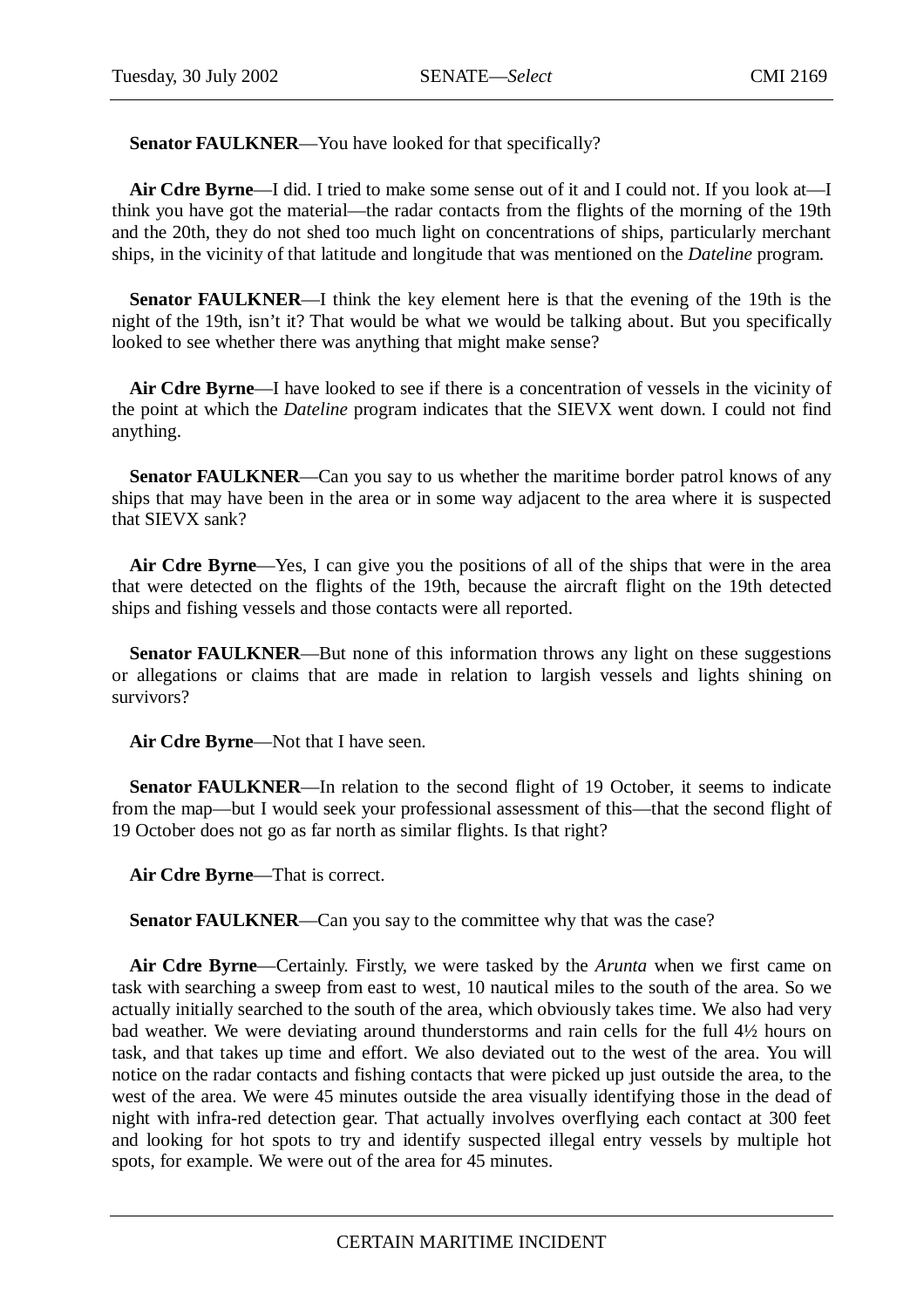**Senator JACINTA COLLINS**—Does that identify the number of people on board the vessel?

**Air Cdre Byrne**—That is right. Each contact has to be flown over directly, and that takes time. There is the deviation around the cloud and the fact that we were asked to search to the south of the area initially. We compressed the track spacing because of the bad weather to try and increase the probability of detection. Also, we had been told that the high-probability areas were the south-west and south-east areas.

**Senator FAULKNER—Have you been able to establish in the work that you have done why** that tasking went to the south, the south-west and south-east first and then followed the northwest and north-east?

**Air Cdre Byrne**—I can only make an assumption in that regard, and that is that that is the high-probability area, because they were expecting two vessels that day. They had found one in the morning in the south of the area and they wanted to make sure that they sanitised the south of the area before the next flight, which was not coming on until dawn the next day. If indeed they had not sanitised the south of the area, and if there had been something there, it would have reached Christmas Island before the next aircraft came on task at dawn the next day. So the tactical priority was to ensure that there was nothing in the southern part of the area. That is the reality of tasking priorities. But I also highlight that we were not restricted from searching the north of the area, and indeed we were tasked as a next priority with searching the north-west then the north-east. We never made it there because we ran low on fuel. It was just the luck of the game—going around all these thunderstorms in the area.

**Senator FAULKNER**—How bad was the weather that night?

**Air Cdre Byrne**—It was not good. It was particularly bad, as is indicated in the diagram. There was an 'impenetrable'—I think that was the word used in the post-light report—area of thunderstorms about 30 miles long and 10 miles deep about halfway through the area.

**Senator JACINTA COLLINS—Was** it the weather that led to the usage of fuel?

**Air Cdre Byrne**—No, we were still on task for 4½ hours. It was the fact that we closed up the track spacing.

**Senator JACINTA COLLINS**—To saturate the southern—

**Air Cdre Byrne**—It was not so much the fuel usage; it was the flight track that led us only to search the southern area, largely. The track was closed up.

**Senator JACINTA COLLINS**—For what reason?

**Air Cdre Byrne**—Because the wind velocity was high and there was a lot of rain. That makes radar detection performance less than ideal.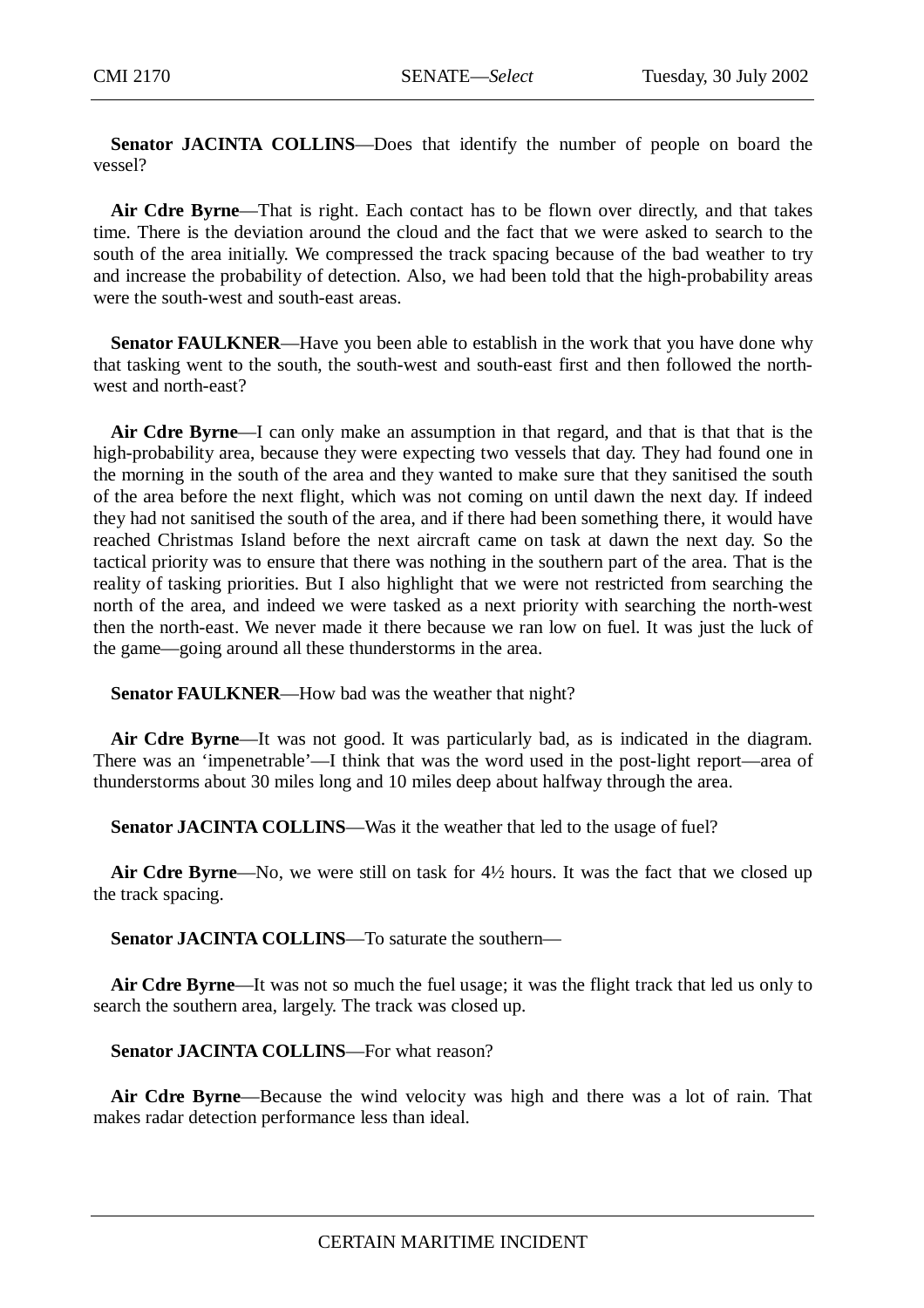**Senator JACINTA COLLINS**—Let me understand this: the weather then led you to contract so that you had 100 per cent surveillance of the southern sectors—

**Air Cdre Byrne**—Actually, 95 per cent was what we determined.

**Senator JACINTA COLLINS—and those the southern sectors were your priority tasks.** 

**Air Cdre Byrne**—They were.

**Senator JACINTA COLLINS**—So, as a consequence of the weather leading to that contraction, you ran out of fuel before you could get to the northern sectors.

**Air Cdre Byrne**—That is right. In fact, we finished about the centre of the area. We were tasked at the end of the sortie with doing a sweep of about 60 nautical miles from west to east, 60 miles north of Christmas Island. We reached a point where, had we gone on, we would have used up about another 150 or 160 miles going away from our home base before we would have been on task in the north-west. At that point we would have had to turn around and come back again. So it was largely a combination of weather and the initial tasking which made us search outside the area, combined with us searching that high-density area of fishing boats which was to the west of the area. In fact, that was pretty much most of the contacts that we found that evening, as you can see from the radar contacts, which are plotted on the information that was given to you.

**Senator JACINTA COLLINS**—So was there a decision taken in the course of this flight, when your radar identified at 1930 a vessel that was never visually identified, that, no, you could not go there yet, you needed to travel all the way over to the south-western sector and conclude surveillance there first?

**Air Cdre Byrne**—I cannot remember the 1930. I have got the surface detections for the second flight on the 19th. Could you explain that?

**Senator JACINTA COLLINS—Flight 2, the 19th, right at the top, north-western sector,** right on the dotted line, 1930.

**Air Cdre Byrne**—Yes, that was an unidentified radar contact. From the range that it was made at, it would have been a good radar contact. We simply did not have a chance to get up there.

**Senator JACINTA COLLINS—That is what I am saying.** 

**Air Cdre Byrne**—In fact, if it was made at 1930, it would have been detected on a leg from west over to the 2045-2050. Our priority was to search the south-east area and then return to the north-west once we had finished the south-east. If we had gone to that contact that we detected at 1930, that would have seduced us away from our primary search area, which at that point would have been the south-east sector.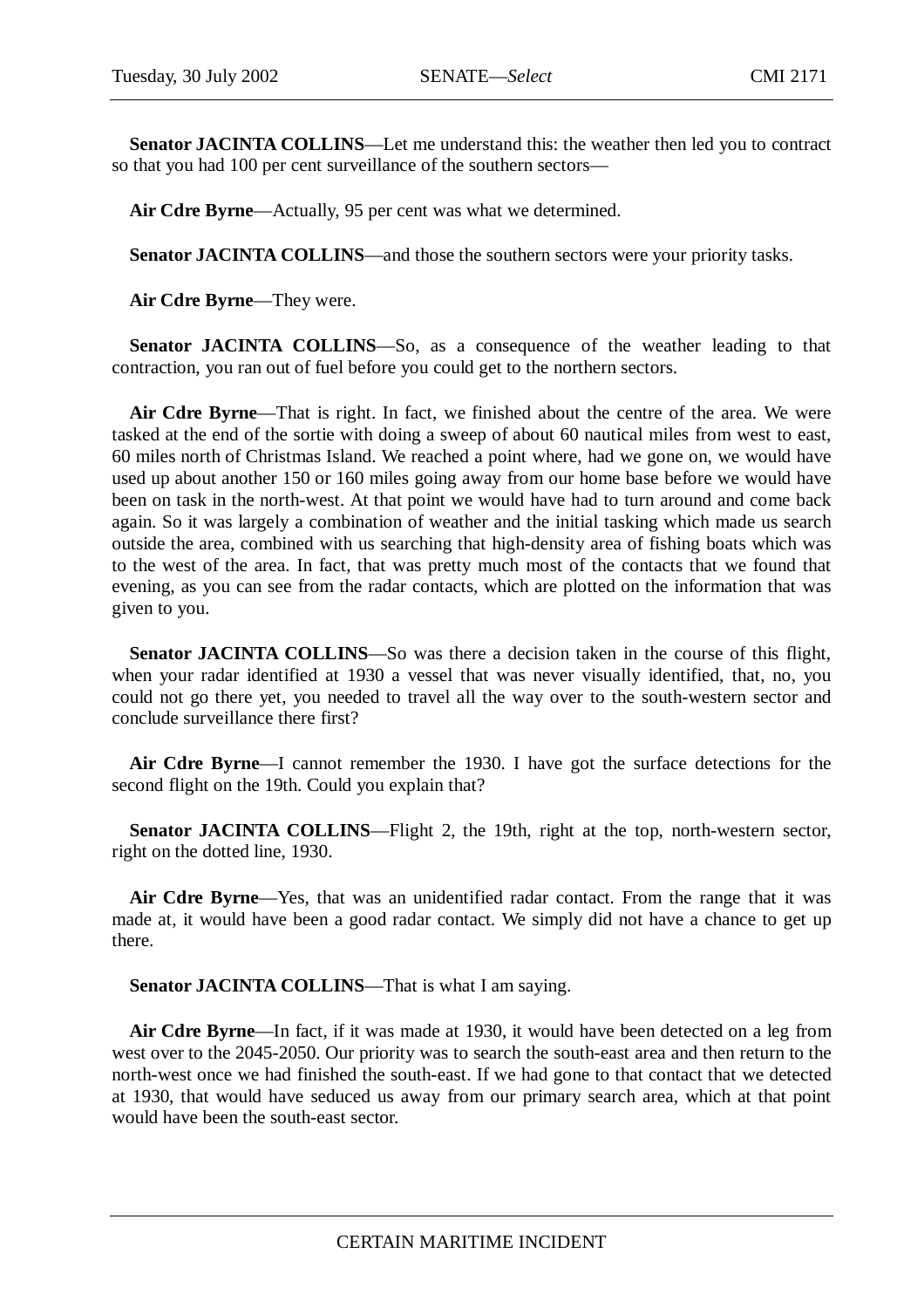**Senator JACINTA COLLINS**—Yes. What I am trying to understand from the crew's point of view is whether they would have needed to say, 'We can't look at that now. Our priority is still to get over to the south-east, and if possible, although not likely, given how much fuel we have already used, get up there.'

**Air Cdre Byrne**—We would have searched all of the south-east sector and then have attempted to get up into that area after we had searched the south-east sector.

**Senator JACINTA COLLINS—But, given that, just looking at the earlier map, you have** conducted about two-thirds of the sortie by that stage, the crew would have been aware they were not likely to have enough fuel to get back there, wouldn't they?

**Air Cdre Byrne**—Probably half of the sortie.

**Senator JACINTA COLLINS**—If you look at the earlier page, you have got that loop right up the middle and then, as you have said, a very contracted sortie in the south-western sector. The final loop around is where you picked up that radar contact.

**Air Cdre Byrne**—We were off task at 2115, so that was a 1930; almost two hours to go.

**Senator FAULKNER—But this is picked up by radar. Would that have to be a boat or could** it be flotsam or something like that? Does radar pick up that sort of thing? It would have to be a boat, wouldn't it, of some description?

**Air Cdre Byrne**—I would suggest yes. I would think so. In that weather we were picking up wooden fishing boats at about 12 nautical miles and in particularly bad weather seven nautical miles. We would not have picked that up—I would think that that would have been a good radar contact, certainly nothing less than a boat.

**Senator FAULKNER**—Do you know how difficult it would have been to detect what that vessel was? Basically you had reached your limit of endurance, hadn't you? You could not go there.

**Air Cdre Byrne**—That is correct. We had reached our limit of endurance and that would have been 10 o'clock at night and there was another aircraft on task at 5.30 in the morning.

**Senator FAULKNER—But it was because you had reached your limit of endurance that you** could not check.

**Air Cdre Byrne**—We were unable to go up and look at it.

**Senator FAULKNER—So that was not a weather issue?** 

**Air Cdre Byrne**—No, it was a fuel issue.

**Senator FAULKNER—Who knows, but it does appear to be in the general area where** SIEVX sank, doesn't it?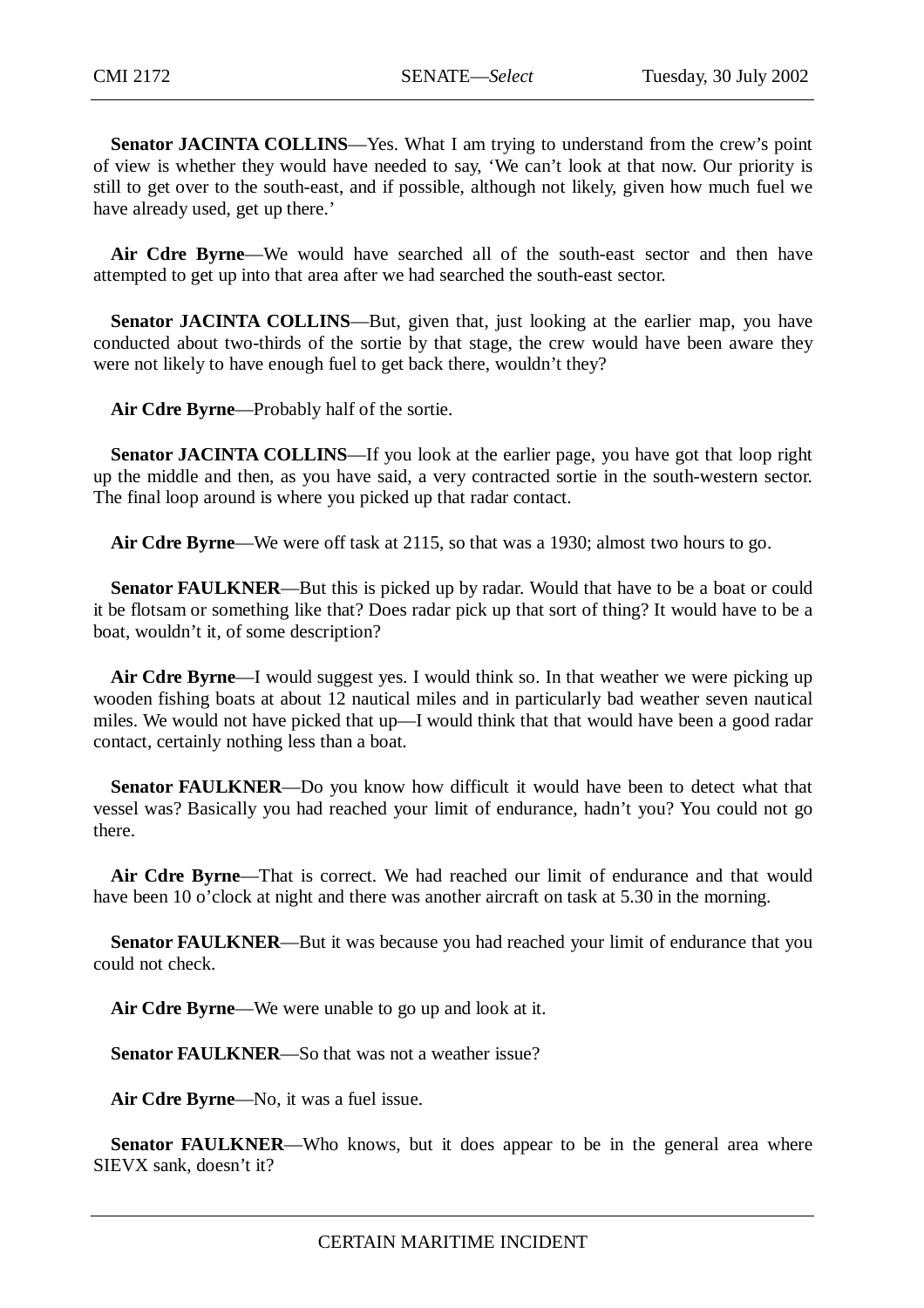**Air Cdre Byrne**—We do not know where SIEVX sank.

**Senator FAULKNER—That is why I used the major qualifier 'general area'. I appreciate the** debate around the location. But the point here is that that sort of radar would pick up only a vessel; it would not pick up flotsam and survivors.

**Air Cdre Byrne**—I would say that in the weather that was present in the area that night it would have been impossible to pick up flotsam or jetsam.

**Senator FAULKNER**—A lot of—how shall I describe them?—commentators have questioned why the surveillance patterns changed on 19 October. It is true, isn't it, that routine surveillance took place over the Christmas Island surveillance zone on 18, 19 and 20 October?

**Air Cdre Byrne**—That is true. It is also occurred on 21, 22 and 23 October.

**Senator FAULKNER**—Sorry, it also occurred on?

**Air Cdre Byrne**—Routine surveillance occurred on 18, 19, 20, 21, 22 and 23 October. And on 19 October there was an additional sortie.

**Senator FAULKNER—Yes, I appreciate that point, but I was limiting my questions to that. I** was wondering whether the Orion crews were alerted to any potential SOLAS situation.

**Air Cdre Byrne**—Not at all—none.

**Senator FAULKNER—Of** course, the point here is—and I hear very clearly the evidence you give—that this is a situation that is revealed in ADF intelligence reports of SIEVX's departure on 18 and 20 October. I think it is very important that this issue be nailed down. We also now know that this issue was not discussed in any detail at all at the People Smuggling Task Force. But you can categorically say to this committee that no SOLAS focused air search took place on any of those days in the relevant period from 18 October through to 23 October?

**Air Cdre Byrne**—That is correct.

**Senator JACINTA COLLINS**—In point of fact, you were not aware of any SOLAS information, were you?

**Air Cdre Byrne**—If there had been SOLAS information, I would have become aware of it.

**Senator JACINTA COLLINS**—So you never received the detail of the AFP report indicating a potential SOLAS situation?

**Air Cdre Byrne**—We received no information of an AFP report indicating SOLAS information. I understand, by reading Commissioner Keelty's evidence, that there was no report until 23 October.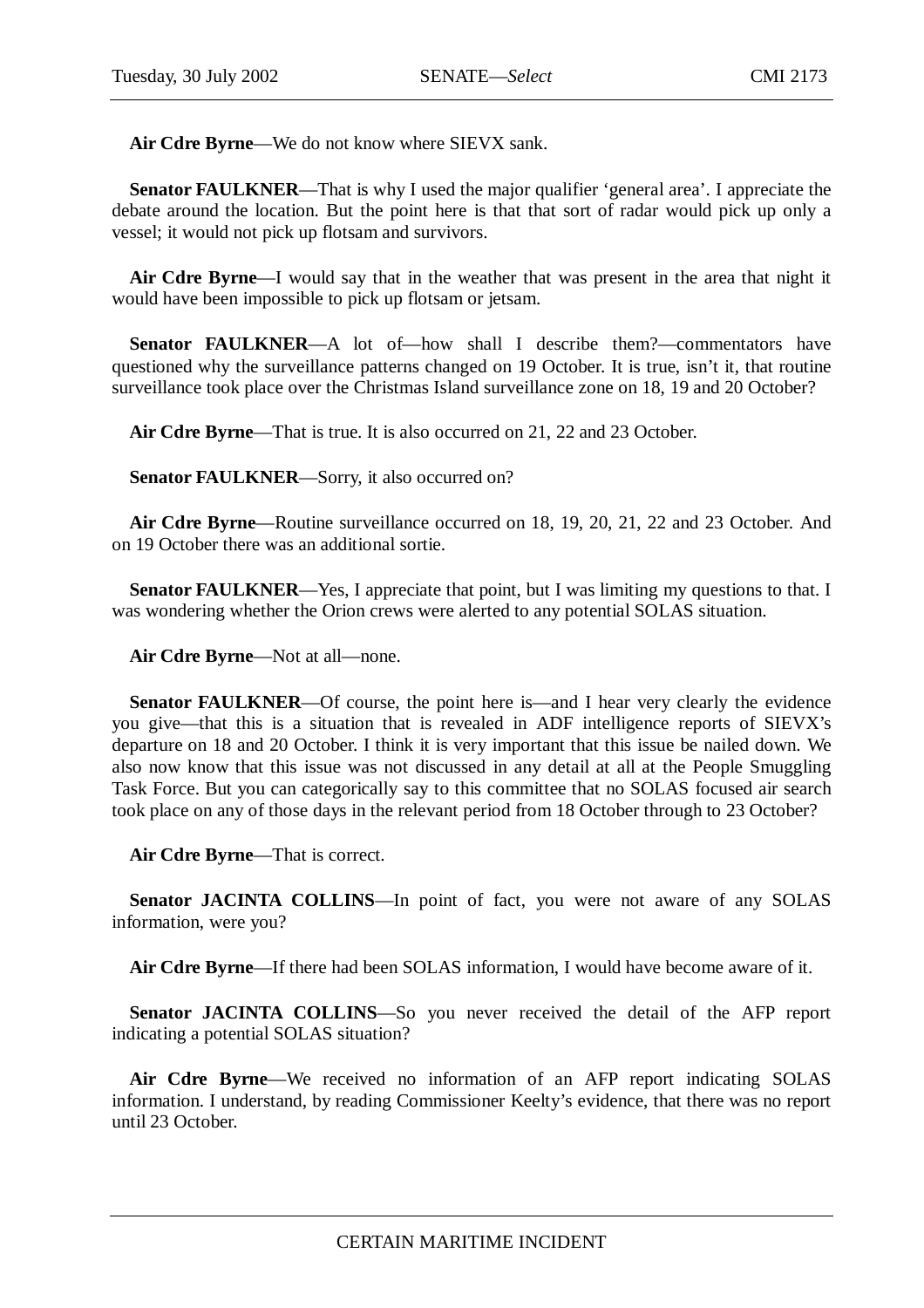**Senator JACINTA COLLINS**—You will have to read very carefully how he characterises that. He says 'all of the information that might have led to a SOLAS situation', including reports from survivors, 'was not available until 23 October'. . He later corrected that to clarify that point that it all was not available by that stage. He has not denied that there was a report on the 20th that formed the basis of the ASTJIC report, that formed the basis of your report to crews at midnight on 20 October. But, from what you say to us, that report did not include any information that would lead to SOLAS concerns.

**Air Cdre Byrne**—That is correct.

**Senator FAULKNER—In relation to the early morning flight of 19 October, on the chart** there is a radar detection at 9.19 of something just outside the surveillance area, something that looks like it might have been heading south. Are you able to say what that was?

**Air Cdre Byrne**—No. It was a radar contact that could not be visually identified because of the range. Also, we were not in a position to further investigate that vessel, because it was within the no-go area, 24 nautical miles from the Indonesian baselines.

**Senator FAULKNER—Was** it ever determined what it was?

**Air Cdre Byrne**—Not to my knowledge.

**Senator JACINTA COLLINS**—What was the 9.32 one?

**Air Cdre Byrne**—Was this on the morning of the 19th?

**Senator JACINTA COLLINS**—Sorry, that was a merchant ship.

**Senator FAULKNER—Are you aware of any reason why there was no afternoon search of** the north-west quarter on 19 October, after the 9.19 radar trace that morning?

**Air Cdre Byrne**—The only reason I would put down is that there was no reason to have an afternoon search. There would have been no reason to put one up. Is this for the 19th?

**Senator FAULKNER**—Yes, 19 October.

**Air Cdre Byrne**—There was only the additional Orion flight that took off at about three o'clock in the afternoon and was on-task at about 5.30. It landed at about midnight or one o'clock in the morning.

**Senator FAULKNER—Obviously what we are looking at is whether it is possible that any** of these traces may have been SIEVX. No doubt this is something that has exercised your own mind.

**Air Cdre Byrne**—Exactly.

**Senator FAULKNER—I** suspect that this is an imponderable, isn't it?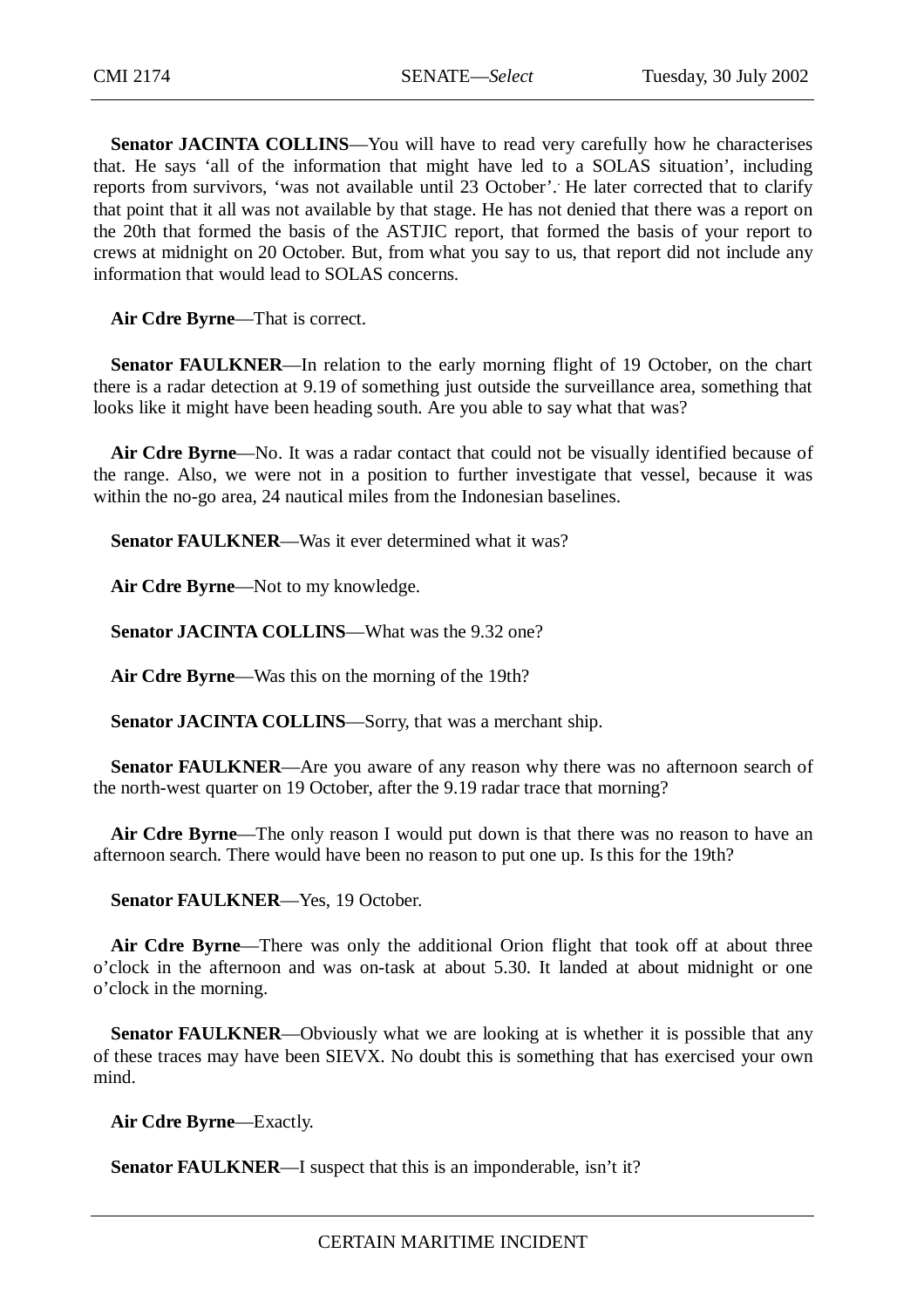**Air Cdre Byrne**—Very much so.

**Senator FAULKNER—But, of course, the similar radar contact on the second flight at 1930** was in fact inside the surveillance area, wasn't it?

**Air Cdre Byrne**—It was.

**Senator FAULKNER**—So there were other elements that pertained there.

**Air Cdre Byrne**—That is right; we did not get up there because we did not have the fuel.

**Senator FAULKNER**—No report came from ASTJIC or from NORCOM at this stage that caused any difference to the way surveillance was done through this period from 18 to 23 October, was there?

**Air Cdre Byrne**—No.

**Senator JACINTA COLLINS—Can** you provide us with the detail of when you received the ASTJIC report on 20 October and, similarly, the NORCOM int sum on that day as well?

**Air Cdre Byrne**—The ASTJIC int sum of 20 October was received at the 92 Wing detachment at Learmonth in Western Australia, from where they were operating at the time. It was 200001 zulu, which was 200801 local time.

**Senator JACINTA COLLINS**—I was trying to trace that through what we know about when the originating report arrived.

**Senator FAULKNER**—It was from Colonel Gallagher.

**Senator JACINTA COLLINS**—No, earlier than that—the AFP one. When we go to the original AFP report, it arrived with Coastwatch at 9.30K on 20 October, and it was that report that Colonel Gallagher told us formed the basis of the ASTJIC report they put out that day to forward on that information as quickly as possible. When I trace through the timing of the 9.30K, it seems that it appears to be before the timing of the flight on the 20th. I am trying to understand why, if at 9.30K intelligence arrives, that intelligence would not be passed through to a crew that is commencing at about that time on-task.

**Air Cdre Byrne**—Let me put that report in kilo terms. That report was put out at 201001K, about half an hour after that time you mentioned.

Senator JACINTA COLLINS—No, the time I mentioned was 9.30K.

**Air Cdre Byrne**—Yes, and the ASTJIC int sum of 20 October was put out half an hour later.

**Senator JACINTA COLLINS**—So that was put out half an hour later?

**Air Cdre Byrne**—It was.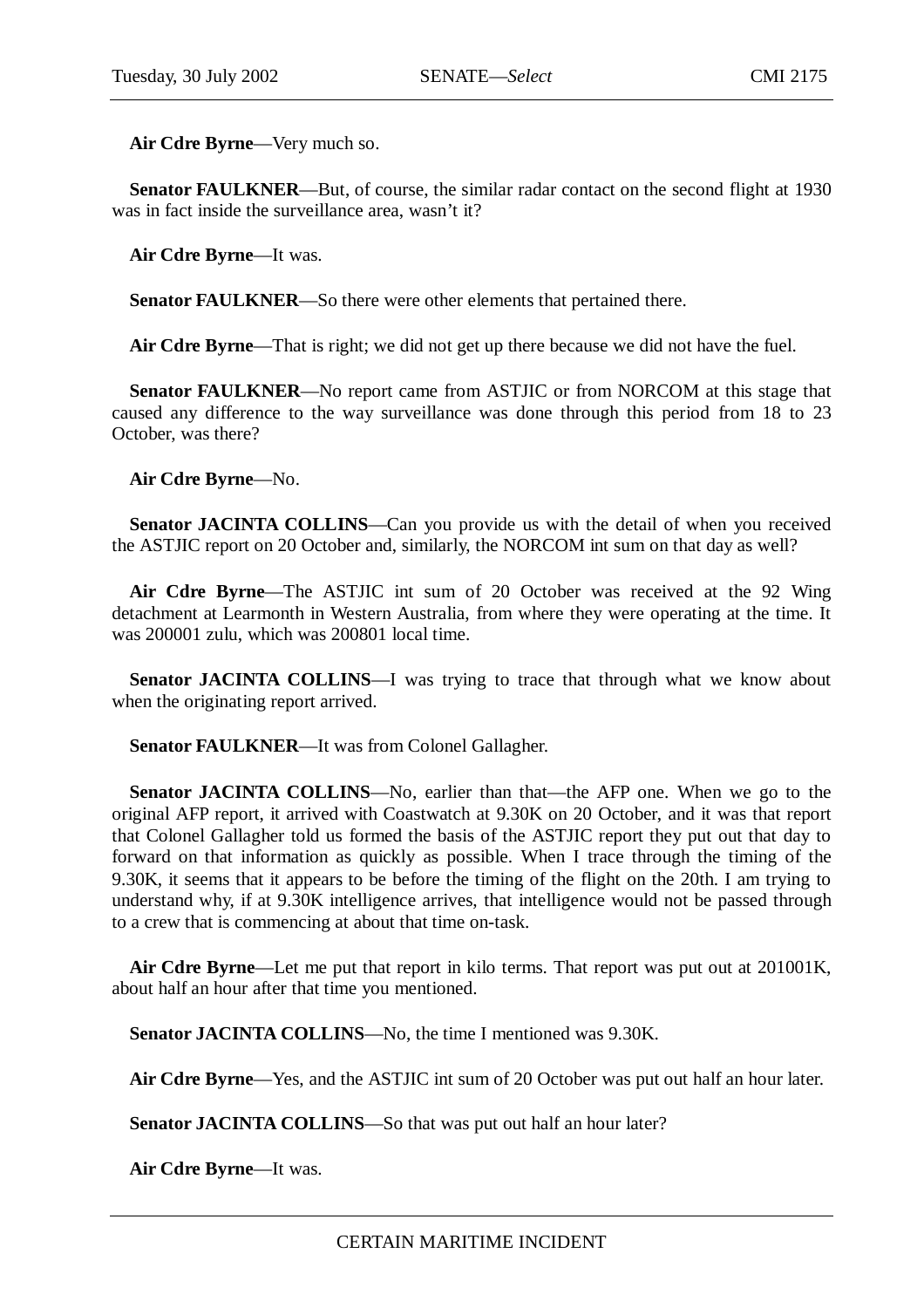Senator JACINTA COLLINS-So it was received by you at that time?

**Air Cdre Byrne**—It was received half an hour later at 92 Wing det Learmonth, yes.

**Senator JACINTA COLLINS**—How does that time translate to where the P3 was at the time?

**Air Cdre Byrne**—The flight for the 20th was airborne when that report was received. The crew for the 21st were briefed on that information that night before they got airborne.

**Senator JACINTA COLLINS**—So they were not briefed on that information whilst they were on task?

**Air Cdre Byrne**—No, they were not.

**Senator JACINTA COLLINS**—Can I ask why that would not have occurred.

**Air Cdre Byrne**—I would suggest it was because there was no information in there that they needed to be briefed on. Let me also check on the timings. When the int sum was received on the 20th the aircraft was three hours from off-task. The only thing I can think of is that there was nothing of any criticality in that intelligence report to bring to the attention of the crew, which was airborne.

**Senator JACINTA COLLINS—This in part reinforces for us why we need to see that** report.

**Air Cdre Byrne**—This is the ASTJIC report?

**Senator JACINTA COLLINS**—Yes. As we understand it, that report was produced following the advice from AFP that there was an overcrowded vessel, with the AFP officer raising concerns about safety. I am finding it difficult to understand why, if that information was received by ASTJIC and used to compile their report—which they said they compiled immediately because of that sort of information—when it was received at your end it was not immediately translated to a crew that was in the air in the region at the time.

**Air Cdre Byrne**—No, there was no safety of life at sea information. Correct.

**Senator JACINTA COLLINS**—But we need to see what information there was to understand your comment about why whatever information was there was not translated.

**Air Cdre Byrne**—I will take it on notice, then, to attempt to get the intelligence people to produce that for you.

**Senator FAULKNER—Was there any special tasking after it became clear that SIEVX had** sunk?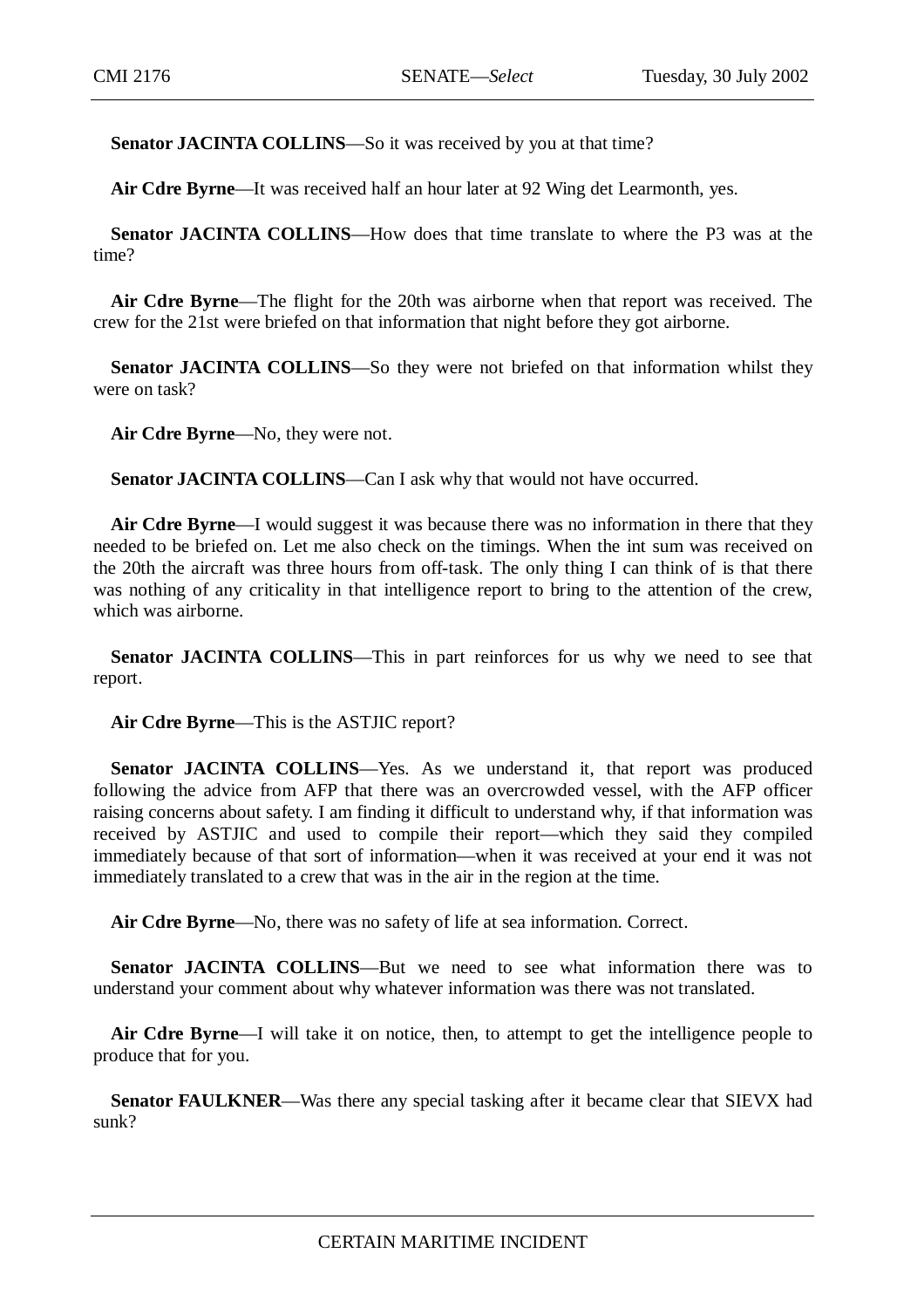**Air Cdre Byrne**—The first indication we had that the SIEVX had sunk was on the 23rd. It was reported to the crew that got airborne on the 23rd.

**Senator JACINTA COLLINS**—So on that occasion there was a report directly to the crew?

**Air Cdre Byrne**—ASTJIC NORCOM reported that a vessel had foundered, and this appeared in our subsequent int sum of 23 October. So it was reported, I suggest, at some time on the 22nd.

**Senator FAULKNER—But that did not lead to any special tasking for your crews?** 

**Air Cdre Byrne**—No. We did not know where it was, for a start.

**Senator FAULKNER—Has there been any role for your group in assessments—obviously** ex post facto—of this whole episode: for example, has there been any involvement in the development of Rear Admiral Gates's report and the like?

**Air Cdre Byrne**—We provided this information that has been provided to you to Rear Admiral Gates's group. We have not undertaken any analysis. That is beyond our capacity—we do not have the information. What we have been doing is flying Relex sorties every day, including today.

**Senator FAULKNER**—But you were able to provide some of that material that we obviously now have the benefit of.

**Air Cdre Byrne**—Yes.

Senator FAULKNER—That also has obviously been part of Rear Admiral Gates's consideration. You have done your own assessment of—

**Air Cdre Byrne**—All I did was look through this information that was provided to me, which is based upon the information that we gave to them, and try to make a bit of sense out of it in anticipation of questions here. But I cannot make any sense of the concerns.

Senator FAULKNER—We probably will not need to detain you much longer, Air Commodore. But if there was this expectation in the southern sectors on the day of looking for two boats and one of them was located and one was not located, I suppose the issue is the logicality of looking further north. No doubt that logicality would have struck those who were determining the strategic and tactical approaches for the day, I assume.

**Air Cdre Byrne**—Not necessarily. What is important here is an understanding of the vagaries of weather, and the weather on the 19th was not good. And radar is not brilliant; it loses a lot of effectiveness, particularly against wooden hulled vessels in high sea states. The crew that flew on the 19th indicated that they assessed the probability of detection against a fishing vessel in the northern areas would be 75 per cent.

**Senator FAULKNER—Probability against detection?**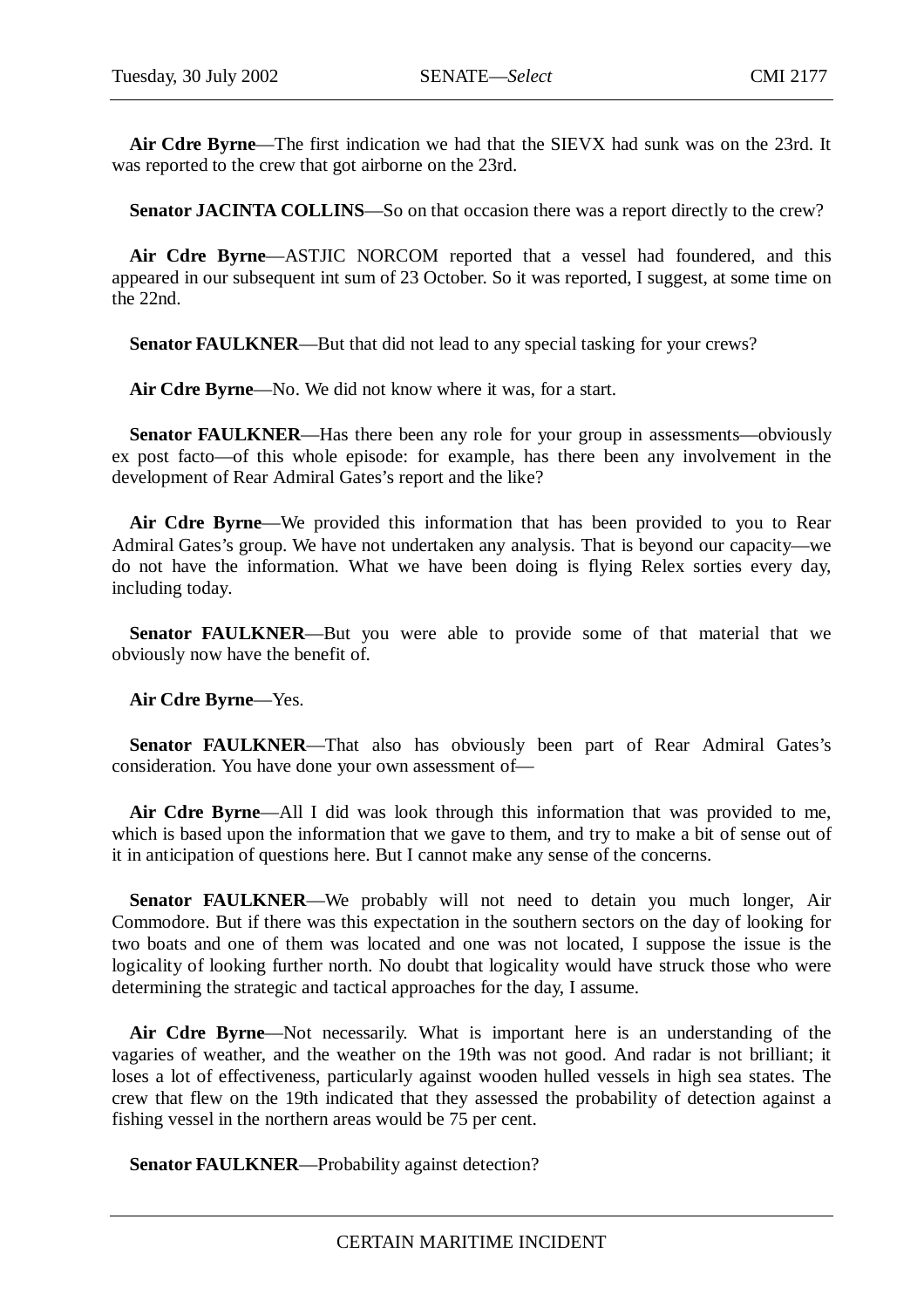**Air Cdre Byrne**—No, probability of detection of 75 per cent. That is a subjective assessment by the crew on the day, but it does indicate that it is not a perfect radar search. The integrity of their search was reasonably good in the north of the area; I checked the tracks basing myself. If I were an operational planner I would start by concentrating in the south of the area to make sure that nothing got through in the seven or eight hours subsequent when there was no aircraft on task, whilst there could have been a vessel transiting from north to south.

**Senator FAULKNER**—Do you have any other insights into the surveillance operation and the sinking of SIEVX that you might be able to share with us to assist us in this element of this committee's inquiry?

**Air Cdre Byrne**—Unfortunately no, Senator, I do not. It was a terrible tragedy but unfortunately we had no safety of life at sea indications and really did not know that it had happened until the 23rd, based upon all of the information that we had at hand.

**Senator JACINTA COLLINS**—I want to go back to the issue of what advice ASTJIC did provide as a consequence to the AFP report from 9.30K on the 20th. I appreciate that you need to take on notice the full detail of that. What we know from our end is what information was fed into the system from the AFP end. We have some insight of that material, such as that it referred, I think, to overcrowding from ASTJIC. Are you able to indicate whether the overcrowding aspect was part of the report that was received by ASTJIC on that morning of the 20th?

**Air Cdre Byrne**—At some time on the 20th, ASTJIC would have put out a report which indicated that a small and overcrowded vessel had departed, because it was definitely in our intelligence summary for that night for the crew that was flying the 21st. So, yes, I can say it. I cannot say when, but I can say that the mention of a small and overcrowded vessel would have occurred sometime in an ASTJIC report on the 20th.

Senator JACINTA COLLINS—From your end, what would constitute a safety of life at sea situation?

**Air Cdre Byrne**—A report from AusSAR or the Australian Maritime Safety Authority or anything that we receive from any other party which would indicate that there was a safety of life at sea situation and anything that we would have picked up airborne. I cannot think of anything else.

**Senator JACINTA COLLINS—If** we were to ask the Federal Police, hypothetically, if they were aware that there was a vessel of the standard 20-metre length with more than 400 people on board and it was a confirmed departure, would you agree that for them that would constitute a SOLAS situation?

**Air Cdre Byrne**—No, I do not know. I do not know what a 20-metre vessel with 400 people on board looks like, to be frank.

**Senator JACINTA COLLINS—You would be relying on the assessments of others?** 

**Air Cdre Byrne**—Yes, I would have to rely on the assessments of others.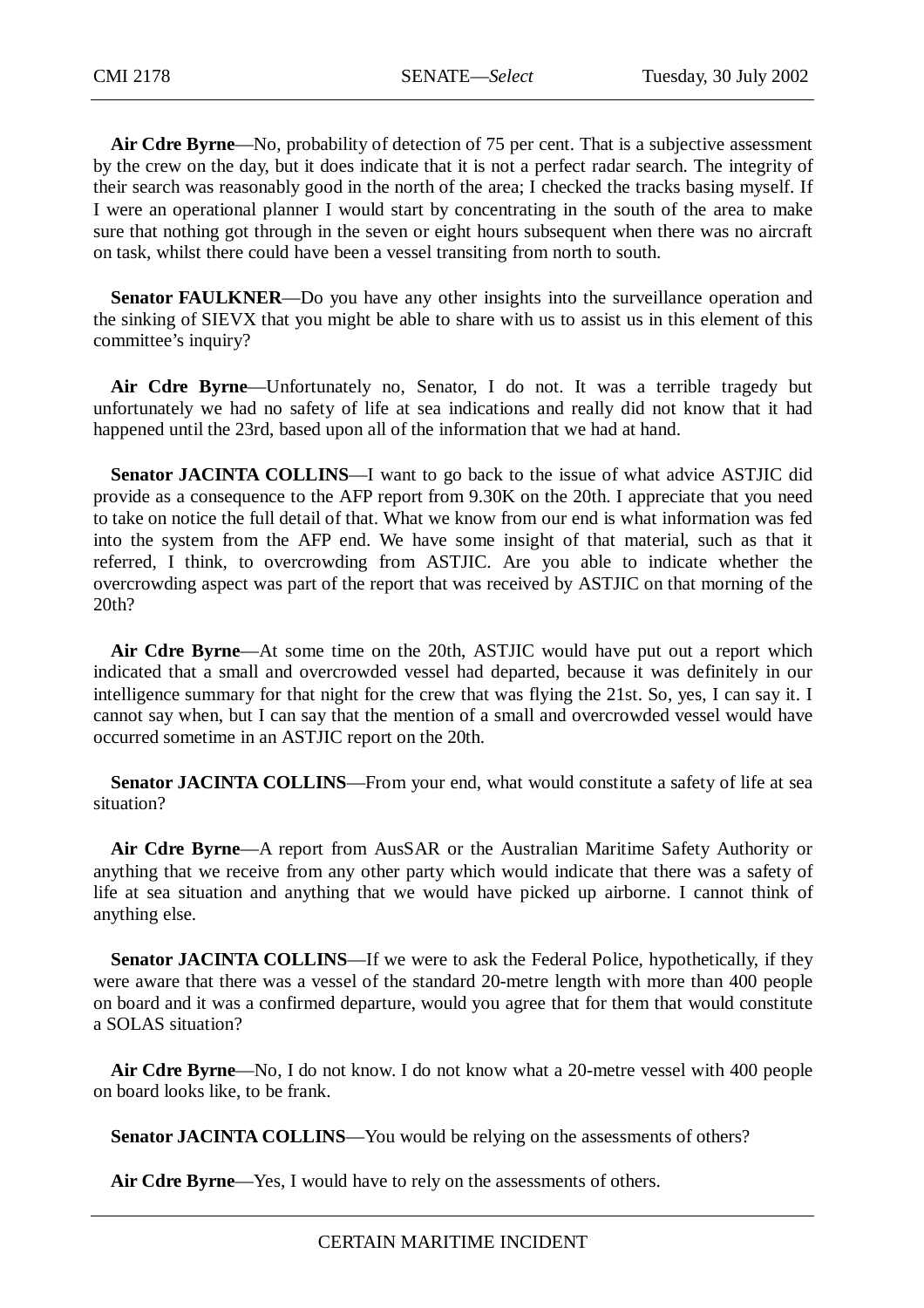Senator JACINTA COLLINS—If a safety of life at sea situation had been clearly announced from one of the other agencies providing you with information, how would the MPG have responded? What would you have done?

**Air Cdre Byrne**—We would have taken the most appropriate action depending upon the information that was provided to us. For example, if a last known position had been provided to us, we would then have launched an aircraft and undertaken a search pattern appropriate to the safety of life at sea incident.

**Senator JACINTA COLLINS**—If for instance on the 20th the assessment had been reached that there had been a SOLAS situation, if you had been apprised of the departure point as a confirmed departure, the destination point and the likely travelling speed, would you have gone directly to that point to look?

**Air Cdre Byrne**—If we had known that there was a safety of life at sea incident, we would have taken appropriate action, yes.

**Senator JACINTA COLLINS**—In relation to some of the survivors' reports, if a P3 had flown over the survivors in the water, would they have been likely to have heard it—taking into account the weather conditions as well at the time?

**Air Cdre Byrne**—If it had gone straight over the top, I would have thought so.

**Senator JACINTA COLLINS**—Right. Even in inclement weather?

**Air Cdre Byrne**—Perhaps if they were in cloud—

**Senator JACINTA COLLINS**—You were up that night.

**Air Cdre Byrne**—I really cannot categorically say so, but I would think that somebody who had an aircraft of the P3 type overfly them at 1,000 or 1,500 feet would probably see it or hear it.

**Senator JACINTA COLLINS—Was that the height that you were flying at?** 

**Air Cdre Byrne**—Generally, the searches were at 1,000 feet and definitely below cloud and the cloud was 1,000 to 2,000 feet over that period.

**Senator JACINTA COLLINS**—I appreciate that you have taken on notice the issue of why the information you received from ASTJIC was not immediately disseminated to the crew that were in the area, but I want to look at the timing in that regard. If the report came through three hours before they went off task then they were actually in that north-west sector—the area where some people have been hypothesising the ship sank. It is critical to ascertain why that information was determined not to be relevant to the crew in the area at the time. Is there anything further you can say to us at this stage or do you need to take it on notice?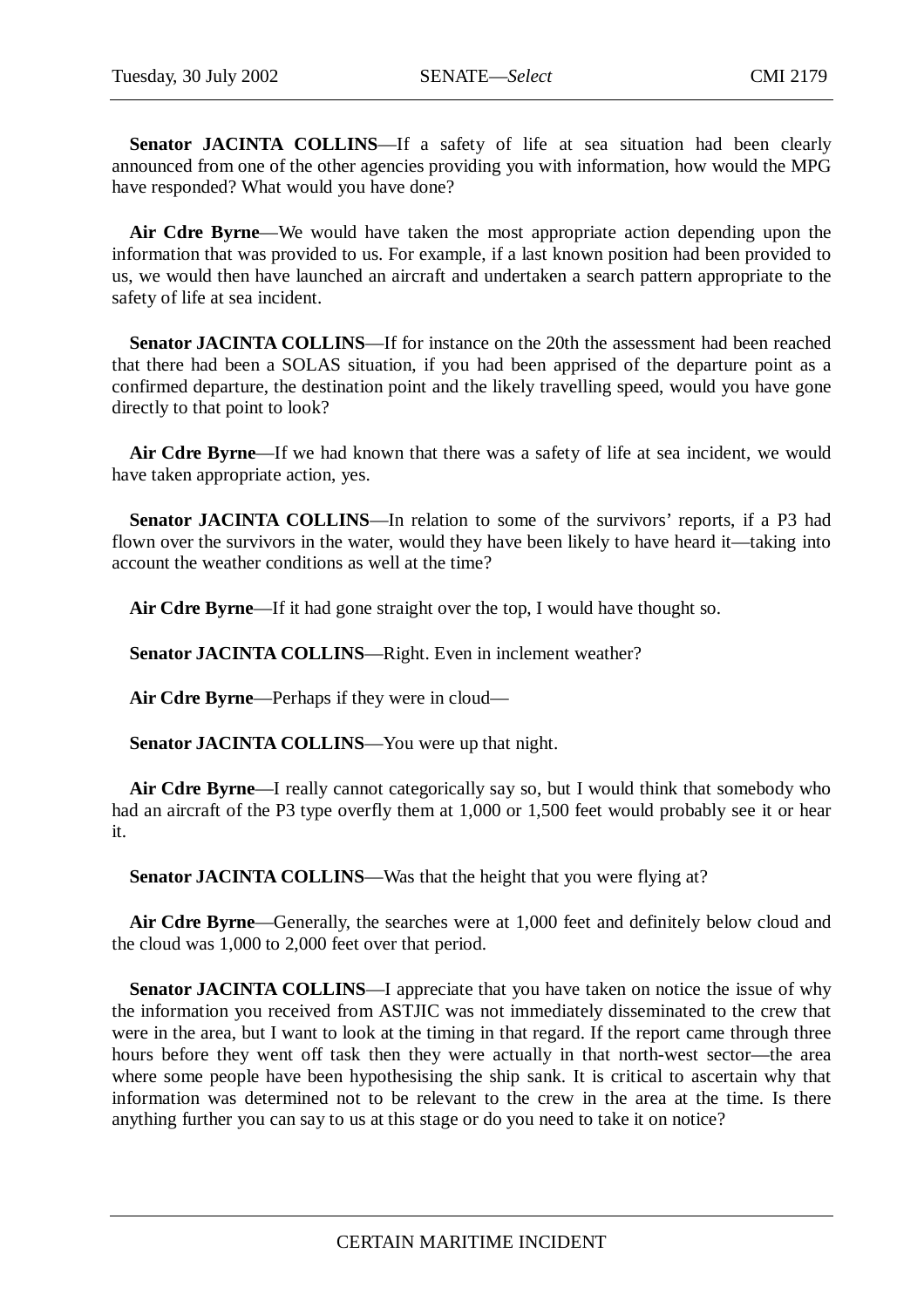**Air Cdre Byrne**—The ASTJIC int rep of 20 October was posted to the ASTJIC web site at the time that I indicated at 20.00.01z. I cannot advise when the int rep was read at the Learmonth detachment, but I can advise that the P3 flight for 20 October would have been under way at that time.

**Senator JACINTA COLLINS**—We understand that but why wasn't the information conveyed to the crew in the air? I am assuming you have radio contact.

**Air Cdre Byrne**—You would have to determine, once you read it, that there was a reason to pass it to the aircraft.

**Senator JACINTA COLLINS—That there was a significant cue in it, for instance?** 

**Air Cdre Byrne**—I think, in fact, what it would say is that it was a small and overcrowded vessel. All of the vessels are small and all of those vessels had been overcrowded at some point—it is just that there are varying levels of being overcrowded. That is the only assumption I could make at the time, but I cannot speak for the intelligence personnel who were putting together those int reports, particularly at ASTJIC.

**Senator JACINTA COLLINS**—No, but you can take that issue on notice.

**Air Cdre Byrne**—I will take it on notice, Senator.

**Senator JACINTA COLLINS**—I can understand if the answer is that there was insignificant information from ASTJIC but, from our end, we are tracing information that came from the AFP indicating more detail than you seem to understand was the case. Our process needs to sift through how that information came out of the system and if there was some chance that that information could have assisted people still sitting in the water at that point in time.

**Air Cdre Byrne**—Yes.

**Senator JACINTA COLLINS—The other thing that I would like you to clarify for me is** that my recollection of Colonel Gallagher's evidence was that they posted on the web site and made calls about that intelligence report, so it may be that a call had been made directly rather than just simply that the report was posted on the web site. My impression from his evidence was that they posted an immediate report rather than wait for the end of the day, for instance, and they made calls to alert some people at least—DIMA was one of those that was not alerted—to this information. Obviously it would be critical to alert people to that information, particularly the people out there surveilling and looking for the ship, so I would question, if no call had been made, why that was the case, too.

**Air Cdre Byrne**—I will put it to my intelligence people and ask them to work back. Really, my judgment is that a report of a small and overcrowded vessel does not, of itself, indicate a safety of life at sea situation.

**Senator JACINTA COLLINS—No, I appreciate that. If that is all that the report said, then it** does not accurately reflect the report that we understand an AFP officer delivered. That might be the critical issue. You said earlier that the role you saw for yourself here today was defensive.